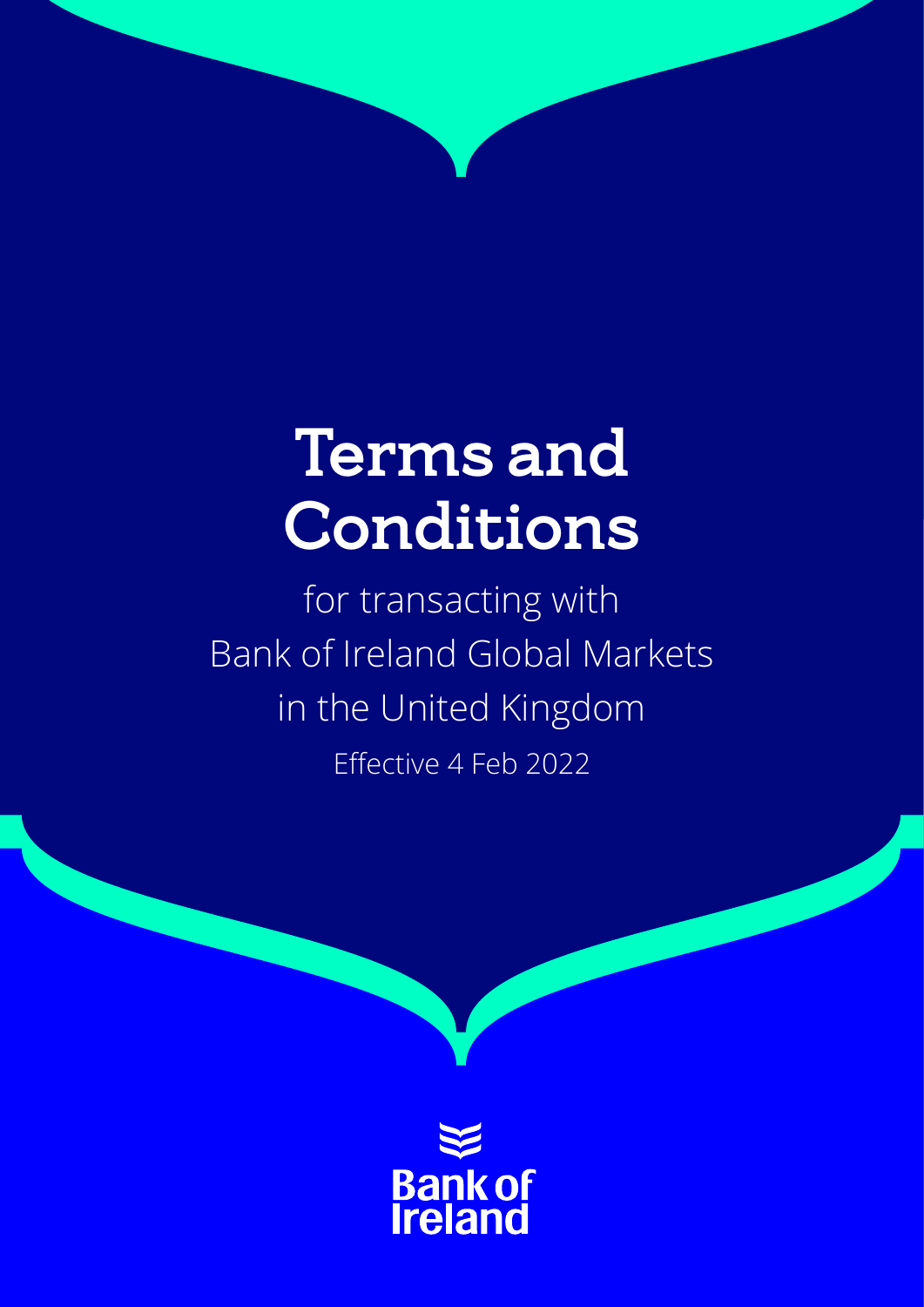# Terms and Conditions

# **1 Applicability**

- 1.1 These Global Markets UK Terms and Conditions, as they may be amended or replaced from time to time ("the or these Terms and Conditions"), form the basis on which we, Bank of Ireland Global Markets UK, will deal with you in relation to the business covered by the Terms and Conditions. The most up-to-date version of these Terms and Conditions can be found on our website at www.bankofireland.com/ treasurylibrary.
- 1.2 The registered office of Bank of Ireland Global Markets UK is Bow Bells House, 1 Bread Street, London EC4M 9BE. The Bank is a member of the Bank of Ireland Group of undertakings. Bank of Ireland is authorised and regulated by the Central Bank of Ireland. Authorised by the Prudential Regulation Authority and with deemed variation of permission. Subject to regulation by the Financial Conduct Authority and limited regulation by the Prudential Regulation Authority. The nature and extent of consumer protections may differ from those for firms based in the UK. Details of the Temporary Permissions Regime, which allows EEA-based firms to operate in the UK for a limited period while seeking full authorisation, are available on the Financial Conduct Authority's website. The Central Bank of Ireland address is Central Bank of Ireland PO Box 559, New Wapping Street, North Wall Quay Dublin 1, Ireland and its website address is www.centralbank.ie. The Financial Conduct Authority's registered address is 25 The North Colonnade, London, E14 5HS. The Prudential Regulation Authority's address is 20 Moorgate, London EC2R 6DA.
- 1.3 These Terms and Conditions constitute a contractual agreement having legal effect which you accept by beginning or continuing to undertake business with us following receipt of these Terms and Conditions.
- 1.4 Please ensure that you have read and understood the Terms and Conditions. If you do not accept them, you should speak to our sales team before undertaking any further business with us.
- 1.5 In addition to these Terms and Conditions, we may from time to time provide you with additional Special Terms and Conditions for other types of accounts, products and

transactions offered by us. Such Special Terms and Conditions should be read in conjunction with these Terms and Conditions.

To the extent that any Special Terms and Conditions are inconsistent with these Terms and Conditions, the Special Terms and Conditions shall prevail.

- 1.6 In addition to these Terms and Conditions, the operation of your Account is also subject to general banking law, regulation and practice including but not limited to (i) banking and payments regulation, (ii) antimoney laundering and terrorist financing regulation, (iii) data protection regulation. These are in addition to the Terms and Conditions (for example, on matters not covered by them) and we may suspend the operation of your account generally and/ or refuse to process or execute individual transactions when required to do so by law. Where permitted, we will advise you that we have blocked your account, or stopped any transaction.
- 1.7 These Conditions are in English and, unless otherwise agreed with you, any communications made to you under or in connection with these Terms shall be in English.

# **2 Definitions**

2.1 For the purposes of these Terms and Conditions, please note that reference to:

> **"Account"** means the dealing relationship or bank account (as the context requires) which we have with you in relation to the provision of the Products set out in your Mandate;

**"Account Number"** means the numbers used to identify a payment account.

**"Associate"** means any undertaking in the Group from time to time and, as the context requires, any person connected with us from time to time;

**"Authorised Individual"** means each person appointed by you in the Mandate to provide Instructions on your behalf;

"Authorised Signatory" means each person appointed by you in the Mandate to sign certain documents on your behalf;

**"Bank", "Bank of Ireland", "Bank of Ireland Global Markets UK", "we", "us"** or **"our"** means the Governor and Company of the Bank of Ireland, acting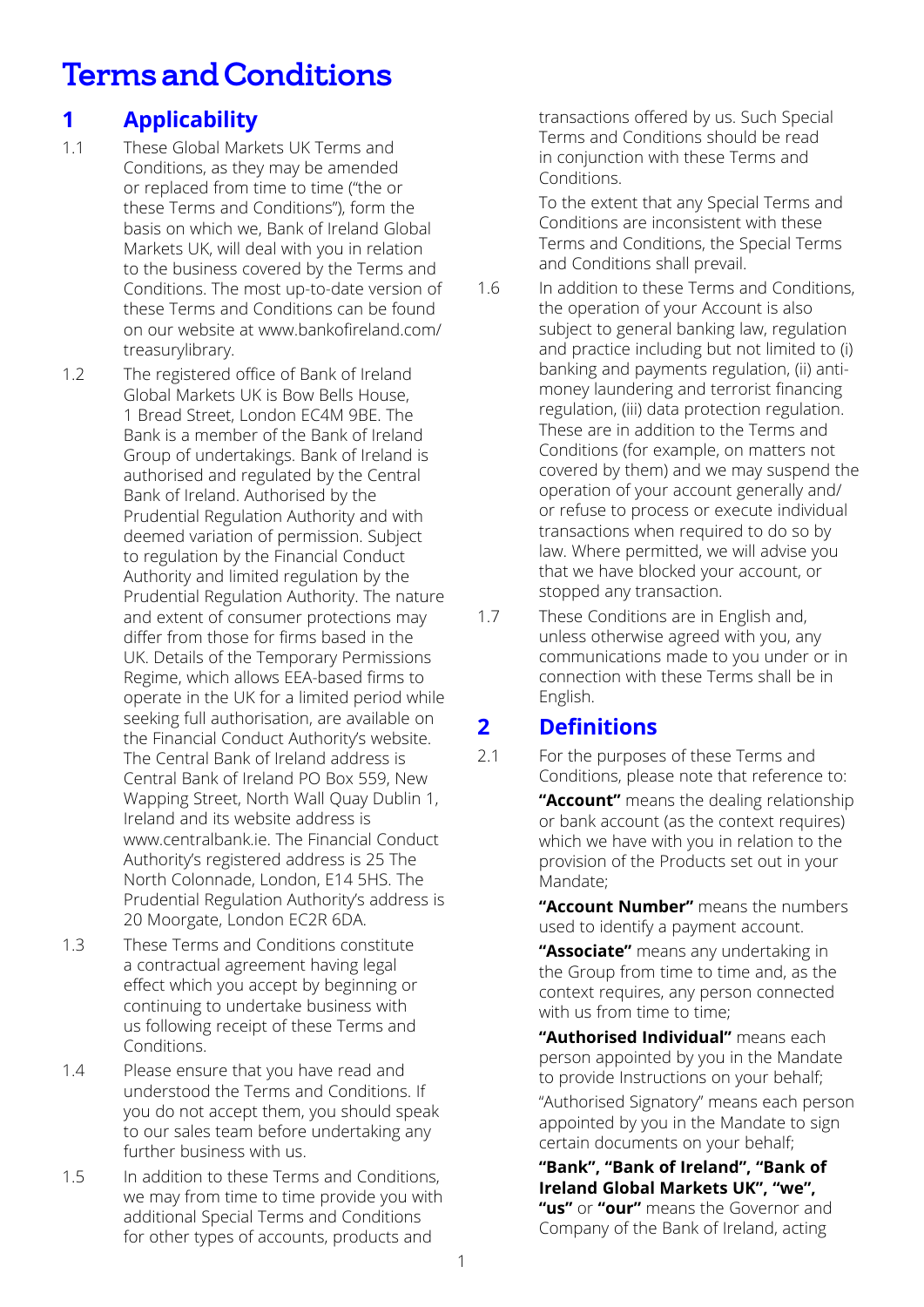through its UK branch and having its Head Office at 40 Mespil Road, Dublin 4, Ireland, and its successors, assigns and transferees;

**"Banking Customer"** has the meaning given to this term in the FCA Rules, as amended from time to time, and currently means a customer of the Bank who is a Consumer, Microenterprise, Small Charity or Trustee of a Small Trust;

**"BIC"** means the eight character international Bank Identifier Code;

**"Breakage Fee"** has the meaning set out in clause 9.3.8;

**"Business Day"** means a day on which we are open for business in the United Kingdom, excluding Saturdays, Sundays and bank holidays;

**"Call Accounts"** means deposits placed with us at a variable interest rate which can be withdrawn on demand;

#### **"Callable Fixture Deposit Account"**

means deposits placed with us in accordance with the terms set out in clause 9.6 of these Terms and Conditions;

**"Confirmation"** means a confirmation of a Transaction sent out by us to you or by you to us howsoever originated, including by post, fax, telephone, email or any other electronic system, medium, platform or mechanism which we may agree with you;

**"Consumer"** means a natural person who is acting for purposes other than his trade, business or profession;

**"Corporate Customer"** means a customer of the Bank who is not a Banking Customer;

**"Current Account"** means an account in accordance with the terms set out in clause 9.5 of these Terms and Conditions;

**"Cut-off Time"** means the latest time on a Business Day by which we will accept Instructions from you in respect of any of the Products, as may be notified to you from time to time. Further details are available under https://businessbanking. bankofireland.com/payments-and-cards/ [online-banking/business- online/payment](https://businessbanking.bankofireland.com/ payments-and-cards/online-banking/business- online/payment-cut-off-times)cut-off-times;

**"Denominator"** for most currencies is 36000 but for some currencies (e.g. Sterling) the denominator is 36500. Information on the relevant denominator for any applicable EEA currency is available at www.bankofireland.com/treasurylibrary. For other currencies the applicable denominator is available on request from our sales team;

**"Deposits"** means any or all of the deposits placed by you with us including but not limited to Fixed Term Deposits, Call Accounts, Current Accounts, Callable Fixture Deposit Account, Sterling deposits and currency deposits;

**"Deposit Margin"** means a standard margin of up to a maximum of 4% per annum. However in some circumstances – e.g. where we negotiate on larger value deposits or where market conditions warrant it – margins lower than 4% may apply. Interest rates for specific deposits are available on request from our sales team;

**"EEA"** means the European Economic Area, currently consisting of the Member States, Iceland, Liechtenstein and Norway (except for Svalbard). Switzerland is not included in this arrangement;

**"EMIR"** means Regulation (EU) No 648/2012 of the European Parliament and of the Council of 4 July 2012 on OTC derivatives, central counterparties and trade repositories as may be amended, supplemented or replaced from time to time, including, without limitation, by Regulation (EU) 2019/834 of the European Parliament and of the Council of 20 May 2019;

**"EU"** means the European Union;

**"Event of Default"** means any of the events set out in Schedule 1 to these Terms and Conditions;

**"Fee"** means any fee, cost, expense, disbursement, commission or charge that you have to pay to us which is referred to in these Terms and Conditions and/or which is set out in our Fees and Charges Schedule;

**"Fees and Charges Schedule"** means the document which may be provided to you, where applicable, upon opening an Account with us, setting out the Fees you will have to pay as may be varied or replaced from time to time;

**"Fixed Term Deposits"** means deposits (not necessarily interest bearing) placed with us for a fixed period of time and where relevant, paying a fixed interest rate in accordance with the terms set out in clause 9.3 of these Terms and Conditions;

**"FCA"** means the Financial Conduct Authority and any successor regulatory body;

**"FCA Rules"** means the rules and guidance published by the FCA as may be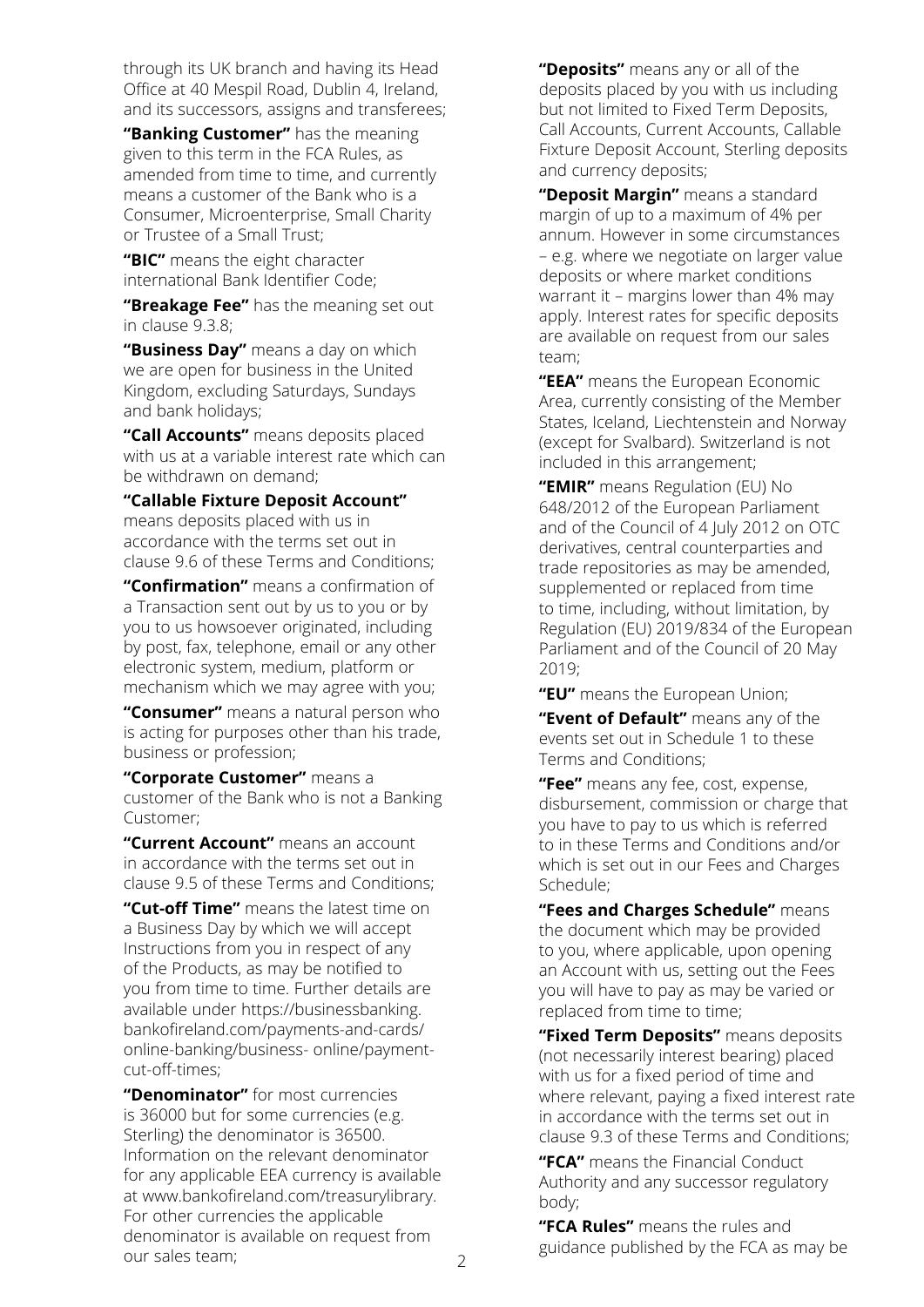amended or supplemented from time to time;

**"FX Contract"** means any or all of the foreign exchange contracts (excluding MiFID II Regulated FX Contracts) which you enter into with us and which include, but are not limited to, spot and forward foreign exchange contracts;

**"Group"** means any or all of the separate undertakings which comprise the Bank of Ireland Group from time to time;

**"IBAN"** means International Bank Account Number;

**"Including"** means including but not in any way limited to;

**"Instructions"** means any or all instructions (including approvals, consents and notices) howsoever given or originated including by post, fax, telephone or any other electronic system, medium, platform or mechanism which we may agree with you, received by us from an Authorised Individual or which we reasonably believe to be from an Authorised Individual or from a person who we reasonably believe is authorised to give such instructions;

**"Investment Business Transaction"** means each transaction in relation to Investments as defined in our Terms of Business;

**"Investment Services and Activities"**

mean any services and activities outlined in Annex 1, Section A and B, of MiFID II;

**"ISDA Master Agreement"** means a form of the master agreement as issued by the International Swaps and Derivatives Association as amended or varied from time to time;

**"Mandate"** means the authority you give us authorising the conduct of your Account in the form requested, or approved, by us;

**"Maturity Date"** means the day on which the term of a Deposit (where applicable) expires;

**"Member State"** means any country belonging to the European Union and, where relevant, includes a contracting party to the Agreement on the European Economic Area signed at Oporto on 2 May 1992 (as adjusted by the Protocol signed at Brussels on 17 March 1993), as amended;

**"Micro-enterprise"** has the meaning given to this term in the FCA Rules, as amended from time to time, and currently means any firm or company with an annual turnover or balance sheet not exceeding Euro 2

million (or sterling equivalent) with less than 10 employees (and is not a subsidiary or linked partnership of a larger corporate group);

**"MiFID II"** means Directive 2014/65/ EU of the European Parliament and of the Council of 15 May 2014 on markets in financial instruments and amending Directive 2002/92/ EC and Directive 2011/61/EU, including any supplementing regulations, directives and standards, as it applies in the UK from time to time including as retained, amended, extended, re-enacted or otherwise given effect on or after 11 pm on 31 December 2020;

**"MiFID II Regulated FX Contract"** means a forward foreign exchange contract that does not fulfill the criteria set out in schedule 2;

**"MiFIR"** means Regulation (EU) No 600/2014 of the European Parliament and of the Council of 15 May 2014 on markets in financial instruments and amending Regulation (EU) No 648/2012, including any supplementing regulations, directives and standards, as it applies in the UK from time to time including as retained, amended, extended, re-enacted or otherwise given effect on or after 11 pm on 31 December  $2020$ 

**"Payment Instruction"** means an Instruction to pay money or otherwise to debit or credit any of the Accounts with any amount:

**"Payment Instrument"** means any personalised device or procedure made available by the Bank to you which will allow you to execute a payment transaction on the Account e.g. phone or online banking security devices;

**"Payment Services"** has the meaning given to it in Part 1 of Schedule 1 of the PSR;

**"Potential Event of Default"** means any event which on the passing of time or the giving of notice or the satisfaction of any other condition would constitute an Event of Default;

**"Product"** means any or all of those products and services set out in clause 3 of these Terms and Conditions as the same may be amended from time to time;

**"PRA"** means the Prudential Regulatory Authority;

**"PSR"** means The Payment Services Regulations 2017 as amended and supplemented from time to time;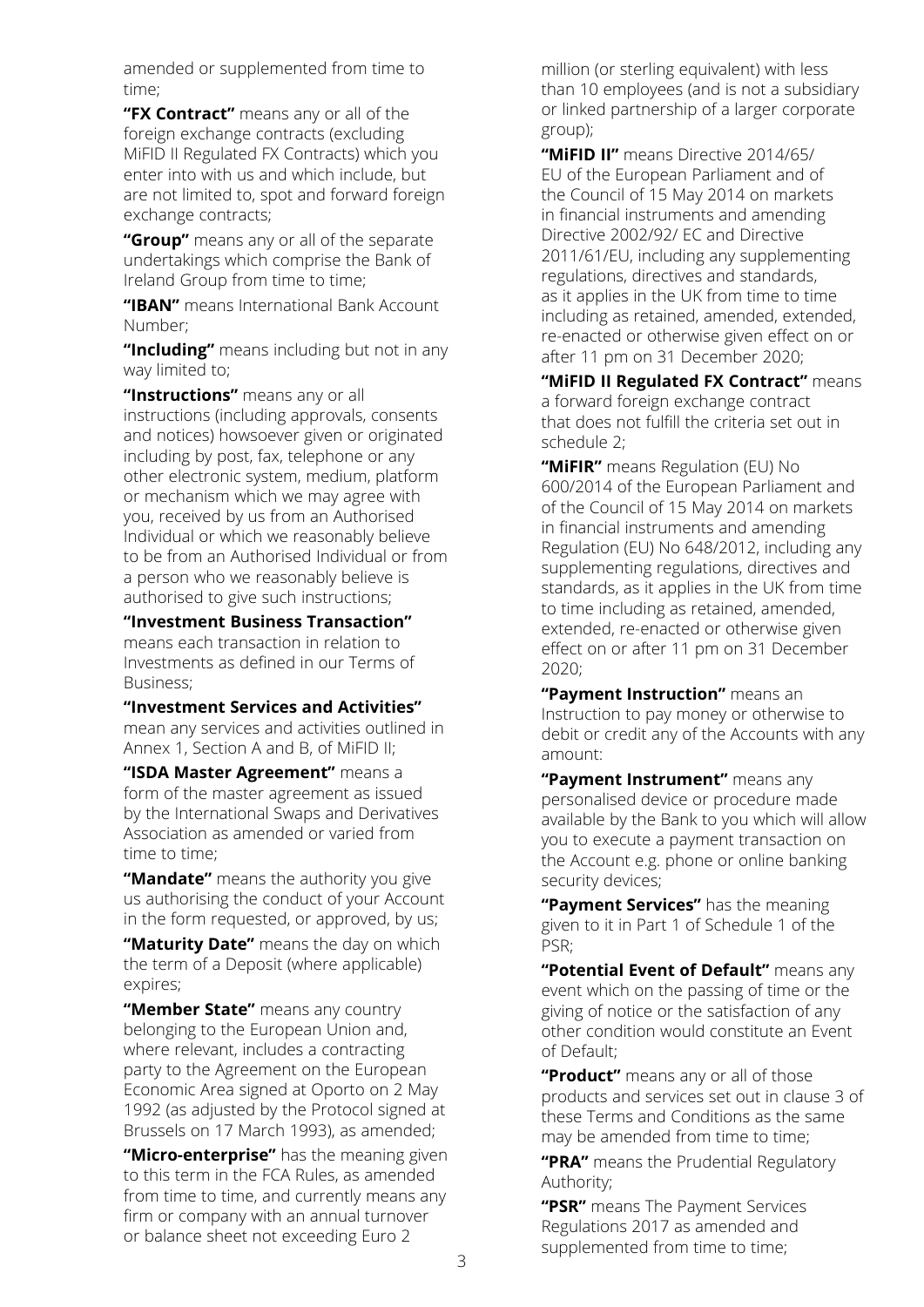**"Reference Interest Rate"** means the market base or index rate which is used as the basis for calculating the actual rate provided to you by the Bank. Source information on Sterling and EEA reference interest rates is available at www.bankofireland.com/treasurylibrary or on request from our sales team. Changes to Sterling and Euro rates will be applied to your Account within three (3) Business Days of the underlying change to the relevant Reference Interest Rates being published. Changes to Reference Interest Rates for EEA currencies other than Euro will be applied on the last Business Day of the month within which the change arose. All other currency Reference Interest Rates are available on request from our sales team;

**"Sanctions"** means economic or financial sanctions, or trade embargoes imposed, administered or enforced from time to time by any Sanctions Authority;

**"Sanctions Authority"** means (i) the United States of America; (ii) the United Nations Security Council; (iii) the European Union; (iv) the United Kingdom; or (v) the respective governmental institutions of any of the foregoing including Her Majesty's Treasury, the Office of Financial Sanctions Implementation, the Office of Foreign Assets Control of the US Department of the Treasury, the US Department of Commerce, the US Department of State and any other agency of the US government;

**"Sanctioned Country"** means any country or other territory subject to a country-wide export, import, financial or investment embargo under any Sanctions (as defined and construed by the relevant Sanctions Authority). A full up-to-date list of sanctioned countries can be found on our website at bankofireland.com/sanctions;

**"Sanctions List"** means any list issued or maintained and made public by any of the Sanctions Authorities as amended, supplemented or substituted from time to time;

**"Sanctioned Person"** means any person that is: (i) listed on, or majority owned or controlled by a person listed on, a Sanctions List; (ii) a government of a Sanctioned Country; (iii) an agency or instrumentality of, or an entity directly or indirectly owned or controlled by, a government of a Sanctioned Country;

or (iv) resident or located in, operating from, or incorporated under the laws of, a Sanctioned Country;

**"Small Charity"** means a registered charity with an annual income of less than £1 million;

**"Sort Code"** means the 6 digit number that identifies a particular bank and bank branch within the UK;

#### **"Special Terms and Conditions"**

means any special terms and conditions supplementing and/or amending these Terms and Conditions;

**"Standard Settlement Instruction"** means an Instruction that has been agreed in advance and is to be used every time a trade is made;

**"Statement"** means an item by item record of Transactions on your Account(s) which you agree will, where relevant, be acceptable for the purpose of trade/ portfolio reconciliation as required under EMIR;

**"Terms of Business"** means our terms of business which form the basis on which we deal with you in relation to designated investment business as defined by the FCA Rules, Investment Services and Activities provided by us under MiFID II/MiFIR as amended from time to time and structured deposits;

**"TPP"** has the meaning given in clause 5.1;

"Trade Finance Products" means any trade instrument you enter with us including, but not limited to, bid bonds, tender bonds, performance bonds, documentary collections (whether export or import), documentary letters of credit, standby letters of credit, indemnities and guarantees;

**"Transaction"** means each transaction in relation to any of the Products, Investment Business Transaction or any other banking transaction which we have agreed to provide to you in accordance with the Mandate;

**"Trustee of a Small Trust"** means trustee of a trust that has a net asset value of less than £1 million; and

**"you"**, **"your"** or **"yours"** mean the person(s) or business entity in whose name(s) the Account is held.

2.2 Where we have used words incorporating the plural they also include the singular (and vice versa).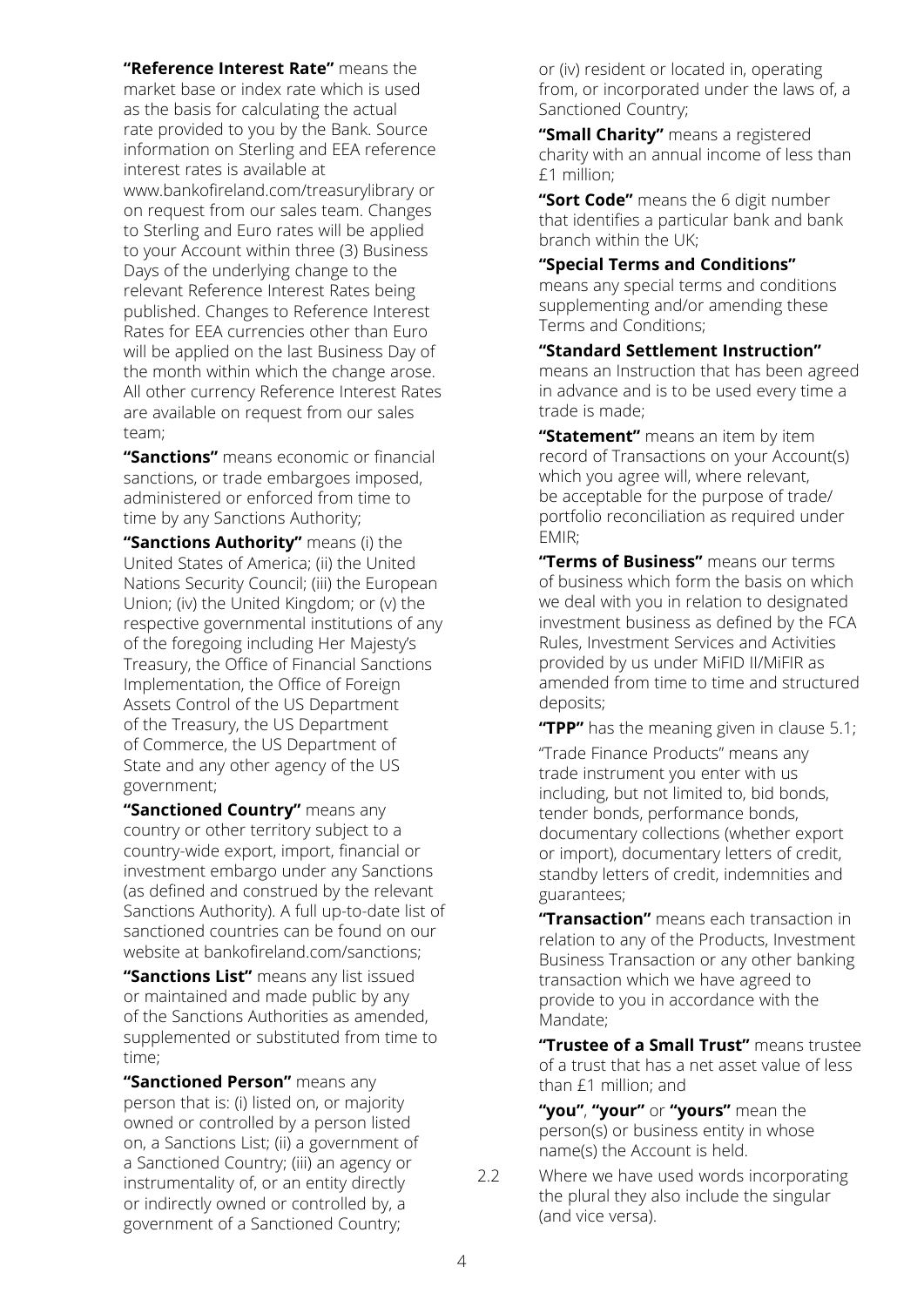- 2.3 Headings used in these Terms and Conditions are for convenience only.
- 2.4 References to times mean Greenwich Mean Time, unless expressly stated otherwise.
- 2.5 All references to legislation and taxation in these Terms and Conditions are accurate as of the print date and are subject to change.
- 2.6 Where we ask you for a document, we mean the original, and where that is not possible for you, a certified copy of the original.

# **3 Business covered in the Terms and Conditions**

- 3.1 The Terms and Conditions apply to the following products and services provided by us to you or on your behalf:
	- (i) Deposits;
	- (ii) Payment Services;
	- (iii) FX Contracts;
	- (iv) Trade Finance Products; and
	- (v) Other products (such as structured deposits) and services as may be covered by Special Terms and Conditions from time to time and which do not fall within the scope of designated investments (as defined by the FCA Rules) as may be agreed between you and us from time to time.
- 3.2 In accordance with Instructions received under the Mandate, we are authorised to enter into any of the Products on your behalf and to:
	- (a) honour and negotiate all cheques and negotiable instruments drawn, made, endorsed or accepted on your behalf;
	- (b) to debit or credit any of your Accounts; and
	- (c) to act on all Instructions (subject to clause 5) relating to your Accounts or Transactions, notwithstanding that such action may lead to your Accounts being overdrawn or to any overdraft being increased.
- 3.3 Where you are a Corporate Customer, you agree that the provisions of Part 6 of the PSR shall not apply to these Terms and Conditions and that, to the extent permitted under the PSR, the provisions of Part 7 of the PSR shall also not apply to these Terms and Conditions.

# **4 Opening the Account**

- 4.1 You undertake to:
	- (i) provide to us a duly completed Mandate and provide any such documentation as specified by us in the form set out by us (as the context requires). Contact details are available on the back cover;
	- (ii) provide us with proof of your identity, proof of your address and the source of the funds lodged or proposed to be lodged to the Account in order to protect you against fraudulent criminal activity and also to comply with antimoney laundering legislation. Our sales team will advise you of the types of information which we require from you. Contact details are available on the back cover; and, if you are not a Banking Customer, you undertake to:
	- (iii) provide us with a signed resolution in the form set out in your Mandate authorising us to open an Account on your behalf certified as a true copy of the original;
	- (iv) notify us in writing signed by the company secretary, a director or a designated member or equivalent and an Authorised Signatory of any changes to any of the information provided in clause 4.1(i) above; and
	- (v) provide us with notice in writing, signed by the company secretary or a director or a designated member or equivalent and an Authorised Signatory, of any changes to any of the Authorised Individuals;
- 4.2 We may also ask for a banker's reference. By providing such banker's reference to us, you consent to us verifying it with the bank which has issued it.
- 4.3 You may not open an Account with us until we have received the documentation listed in clauses 4.1(i) to 4.1(iii).
- 4.4 If you terminate the authority of an Authorised Individual, we are not bound by that termination until at least one clear Business Day has elapsed since receipt by us of written notice of such termination.

# **5 Authorisation/Instructions**

5.1 Subject to 5.2, we are entitled to act on the Instructions (whether such Instructions include, amongst others, Instructions to pay money or otherwise to debit or credit any of your Accounts with any amount, or purport to bind you to any agreement,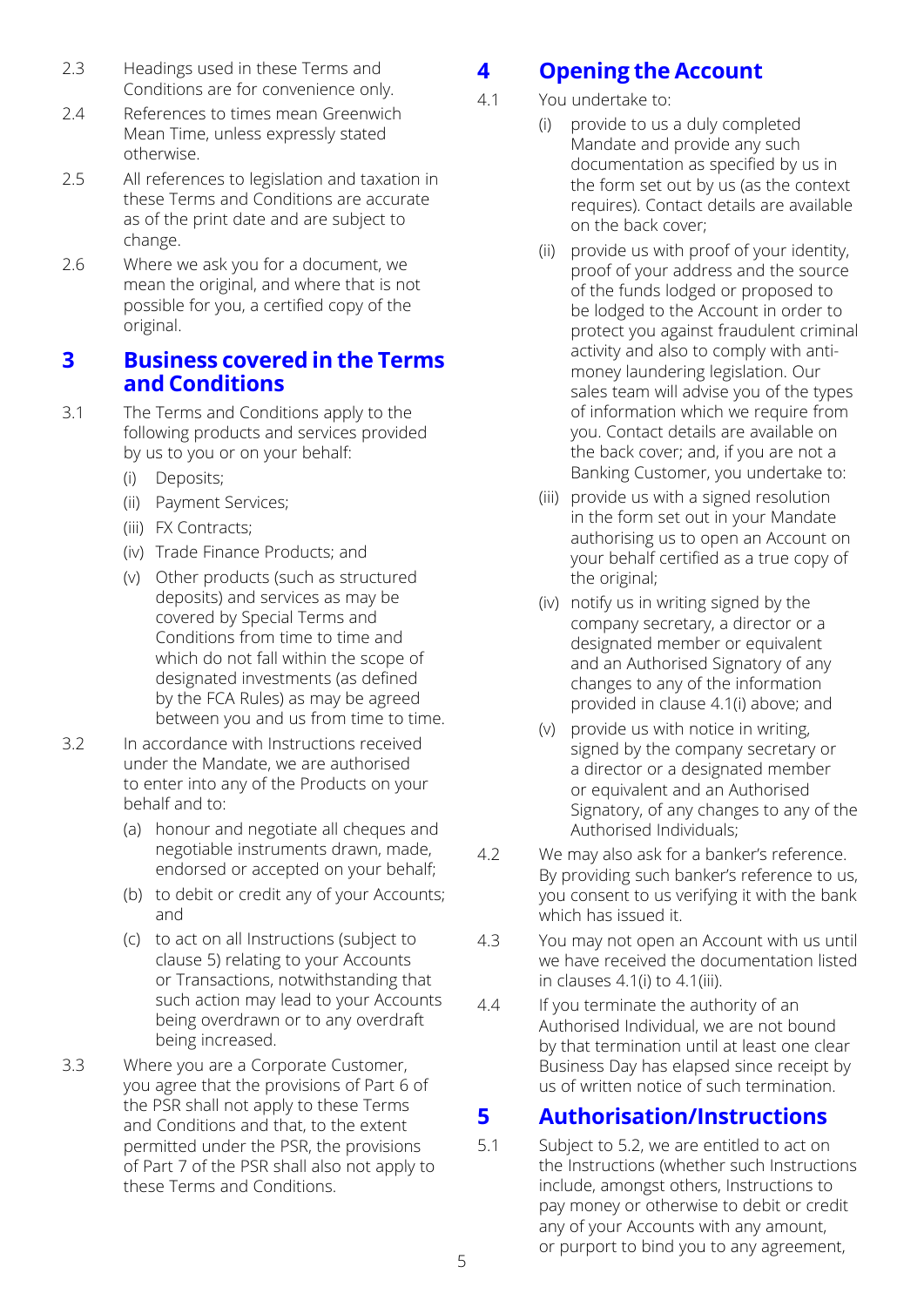Transaction or arrangement with us) of any of the Authorised Individuals unless we tell you that Instructions can only be given in a particular way. If you sign up with a third party service provider that provides you with either or both of account information services or payment initiation services ("TPP"), we will treat any Instruction from such TPP as if it were made directly by you. Any consent provided by you to such TPP must be in the form and in accordance with the procedure agreed between you and that TPP.

- 5.2 In order to effect a Transaction, you will be required to provide us with the payee's Sort Code, Account Number and name, and you may also be required to provide a BIC and IBAN in certain circumstances.
- 5.3 Instructions for payments to third parties must be provided to us in writing (or by fax or other electronic means which we have agreed with you). Where Standard Settlement Instructions (SSIs) have been provided to the Bank in writing, the Bank may agree to take Payment Instructions referencing the SSIs over the phone. SSIs must be substantially in the form set out in the standard settlement instruction template available from the Bank, otherwise we may not, for technical reasons, be able to process your Payment Instruction.
- 5.4 Where you are a Banking Customer, you may withdraw an Instruction provided under clause 5.1 at any time prior to the point in time at which that Instruction can no longer be revoked in accordance with clause 7.2 (applicable Cut-off Time).
- 5.5 We may from time to time apply financial or other limits to your Instructions and reserve the right to refuse an Instruction in accordance with clauses 8.7 and 8.8 if it is above one of such limits.
- 5.6 We may from time to time and in our sole discretion require the Instructions of all the Authorised Individuals to operate the Account.
- 5.7 You shall do all that is necessary to ensure maximum security in connection with the issue of any Instructions or Confirmations and shall keep secret any system authorisations and/or validation codes which we may issue in connection with such Instructions or Confirmations. except where you have our express written consent to disclose it or them. If you become aware, or suspect, that any code becomes known to any unauthorised

person you will notify us immediately and will be liable in full until notification is received and acknowledged by us for any Transactions effected as a result of a breach of this provision.

- 5.8 You acknowledge and agree that:
	- (i) no confirmation of the Instruction shall be required before or after we act on Instructions given by telephone or facsimile (or any other electronic system, medium, platform or mechanism which we may agree with you), but you shall, if called upon to do so by us, confirm such Instructions in writing provided that failure to do so shall not render invalid any action taken by us pursuant to such Instructions. For the avoidance of doubt, we shall be authorised to follow Instructions even where you do not confirm them in writing;
	- (ii) subject to clause 18.7 below, we assume no liability or responsibility for consequences arising out of the interruption of, delay and/or loss in transit of any messages, letters or documents or for any delay, mutilation or other errors arising in transmission of any Instructions or Confirmations howsoever sent, unless arising through our negligence, fraud or willful default;
	- (iii) you will indemnify and keep us indemnified against all claims, demands, liabilities, losses, fees (including legal fees on a full indemnity basis), actions and proceedings whatsoever and howsoever arising which we may incur or suffer by reason of us acting on any Instructions and Confirmations howsoever sent or received and we may debit any Account in your name with any sums payable by you hereunder.
- 5.9 Subject to clause 18.7 below, we agree and acknowledge that you shall not incur any liability as stated in clause 5.8 (iii), to the extent that any claims, demands, liabilities, actions and proceedings arise out of any fraud, negligence or willful default duly proved (in each case, by a court of competent jurisdiction) on our part or the part of our officers, representatives or agents.
- 5.10 Where Instructions are provided by or purported to be provided by an Authorised Individual by telephone or any other electronic system, medium, platform or mechanism which we may agree with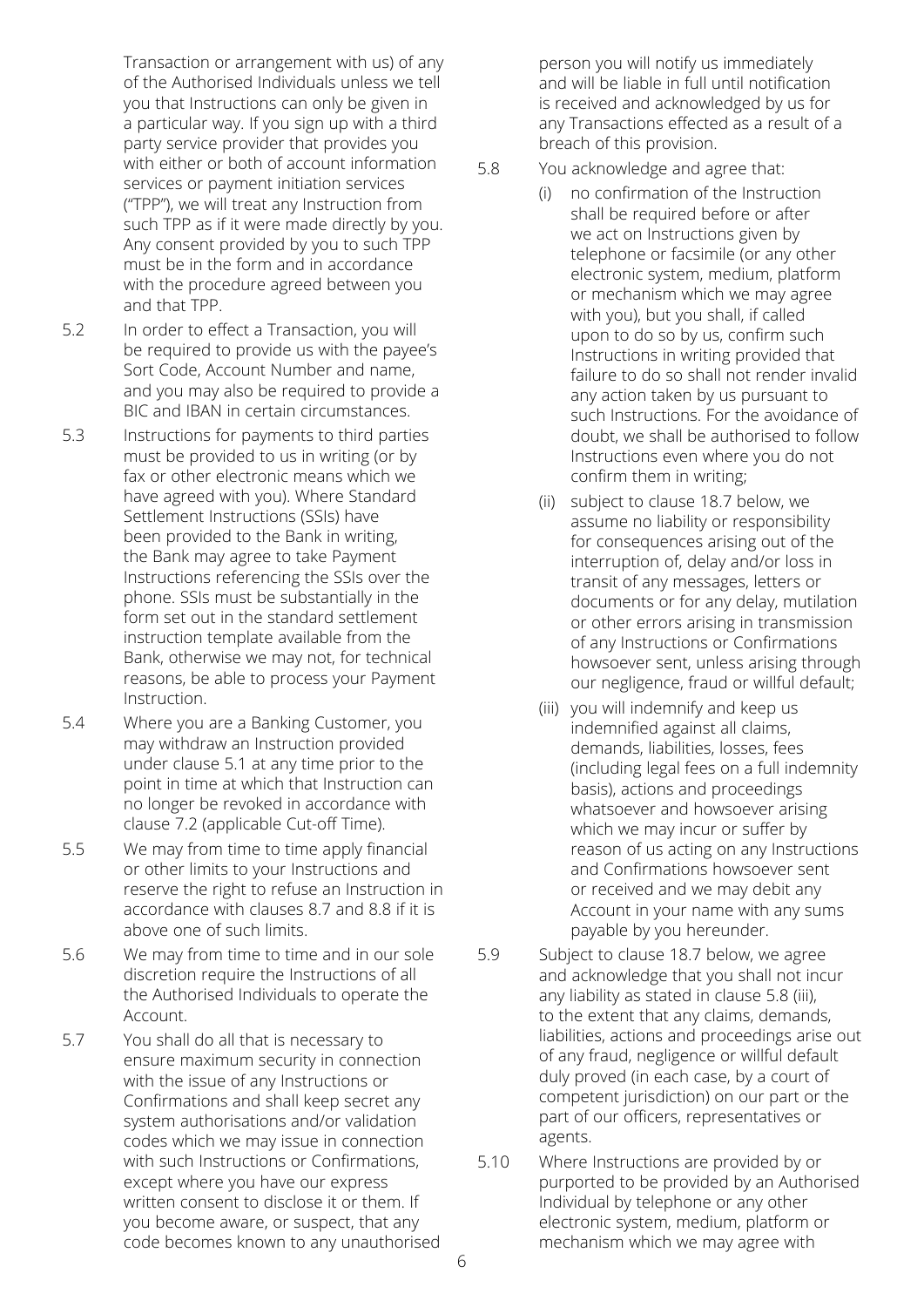you, such Instructions will override any provisions in the Mandate in relation to the number of signatures which are required to operate your Account. Subject to clause 18.7 below, you agree that you will waive your right to challenge any such message on the basis of how, or if, it was delivered.

- 5.11 You shall at all times accept the debit or the credit of any of your Accounts as conclusive evidence of any Instructions and of the amount involved.
- 5.12 If an amount is incorrectly debited or credited to your Account, the Bank may make any necessary correcting entry to the Account without the need for approval from you. In certain circumstances the Bank may request your authority to recover a misdirected payment which has been credited to the Account. If your authority is not forthcoming, the Bank will provide such of your details as may be required to the relevant payer in order to assist their recover of such misdirected payment.

# **6 Changes to these Terms and Conditions**

- 6.1 We reserve the right to vary, amend or add to these Terms and Conditions at our discretion. When we make a change to our Terms and Conditions we will notify you by whatever means we deem appropriate, in our discretion and within applicable laws and regulations, so that you can consider whether or not you wish to continue to deal with us on the basis of our new terms and conditions. If you do not wish to continue to deal with us you shall be free to dissolve this contract with us and if so doing shall forthwith discharge all and any outstanding liabilities to the Bank in respect of the Account. In the absence of any prior notice to the contrary, you will be deemed to have accepted such revised Terms and Conditions with effect from their notified effective date.
- 6.2 Unless otherwise indicated, two months or such lesser period of notice as may be permitted under applicable legislation will apply only to customers who are Banking Customers. For Corporate Customers, the Bank reserves the right to implement any such changes immediately and without any prior notice.
- 6.3 In addition to 6.2, subject to changes in our business, we may at our discretion, send you a copy of any new terms and conditions or a summary of any changes

as we consider necessary. We will maintain a copy of our up to date Terms and Conditions on www.bankofireland.com/ treasurylibrary and you should refer to the website for the current version.

- 6.4 [The Bank reserves the right at all times](http://www.bankofireland.com/treasurylibrary)  to vary any and all applicable interest rates and exchange rates with immediate effect in accordance with the provisions set out below. We will notify you of the new applicable interest rates in your Statement or Confirmation, in the manner and frequency as per clause 18 below. The method of calculating the actual interest on your Account and the base for determining interest and foreign exchange reference rates is as follows:
- 6.4.1 Call Accounts Interest =  $(P \times T \times R) / D$

 $D = Denominator$ 

P = Balance on your Account at end of the relevant Business Day

R = applicable Reference Interest Rate minus relevant Deposit Margin

T = Period of deposit in days

- 6.4.2 Interest is typically not paid on Current Accounts. Where we have agreed that interest applies to your Current Account, the formula set out above in 6.4.1 is applicable; however, a larger Deposit Margin may apply. In such cases, information on the relevant Deposit Margin is available from our sales team.
- 6.4.3 For Fixed Term Deposits, please refer to clause 9.3.

#### **6.5 Foreign Exchange Conversions – Reference Rates.**

Bank of Ireland determines its foreign exchange rates by reference to foreign exchange market rates ("Reference Rates") made available by information service providers, such as Reuters and Bloomberg. These Reference Rates are adjusted by an appropriate margin to take account of the Transaction type, size, currency, market conditions and overall cost of undertaking the Transaction. The Reference Rates applicable to smaller value Transactions are established at approximately 7.30 a.m. each Business Day. Reference Rates on larger value Transactions (typically £20,000 in value), and some smaller value Transactions which are subject to negotiation, are established at the time of the conversion request. The underlying Reference Rate is available on request from our sales team.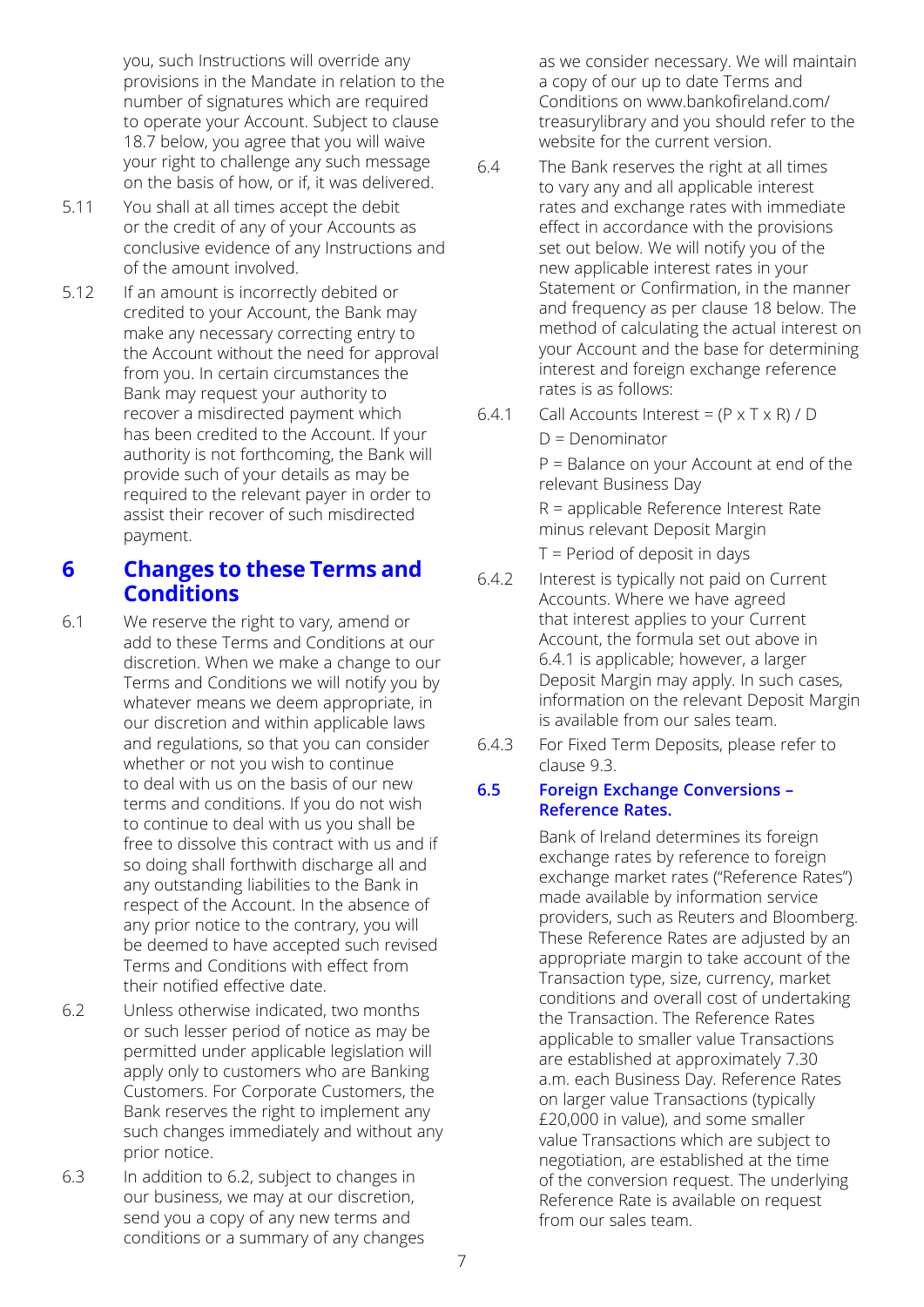# **7 Operation of your Account**

- 7.1 You must operate your Account in accordance with the most recent Mandate that you give us. The terms of your Mandate are in addition to these Terms and Conditions.
- 7.2 You shall not knowingly use, authorise or knowingly permit any other person to, directly or indirectly, use the Account or use, lend, make payments of, contribute or otherwise make available, all or any part of the proceeds of any credit agreement with the Bank to fund any trade, business or other activities involving or for the benefit of any Sanctioned Person or in any Sanctioned Country or in any other manner in each case as would result in the Bank being in breach of any Sanctions. You shall not use any revenue or benefit derived from any activity or dealing with a Sanctioned Person or in a Sanctioned Country to fund the Account or to discharge any obligation due or owing to the Bank.
- 7.3 We will aim to process your Instructions on the day of receipt by us where Instructions are received by certain Cut-off Times which we may revise from time to time. We may refuse to accept any Instruction received after the applicable Cut-off Time. For further information on Cut-off Times which apply to your Accounts, please contact our sales team. Further details are available on the back cover.
- 7.4 You must advise us in writing of any changes to your name, corporate status, registered office/trading address and your telephone number.
- 7.5 Individual/Sole Trader Account/Joint Account This clause only applies if you are a natural person holding your Account in your own name or a sole trader or if you are the holder of a joint Account:
- 7.4.1 You must advise us immediately in writing of any changes to your name, status, address and your telephone number.
- 7.4.2 If two or more people (each an "Account Holder" for the purposes of this clause 7.4) hold an Account, you authorise us to accept Instructions (including repayment Instructions) by any one of you unless you tell us otherwise in the Mandate. Where you have authorised us in the Mandate to accept Instructions from any one of the joint Account Holders, any one of you can withdraw the entire balance held in the Account. Where there are two or more

Account Holders, the liability of each is joint and several. This means that the Account Holders are liable together but also as individuals for any monies owing, including any overdraft or other debt.

7.4.3 Before we can remove an Account Holder from a joint Account, we must receive a written request signed by both/all Account Holders.

> In the event of separation, divorce or death of a joint Account Holder, it is your responsibility to advise us of any changes to be made to your Account(s).

- 7.4.4 In the event of the death of one of the joint Account Holders the balance of the Account will be payable to the survivor(s) and the survivor(s) shall be entitled to operate the Account. Unless you instruct us in writing otherwise, communications from us will be addressed to the person named first on the most recent Mandate you have given us, or where applicable to the survivor(s).
- 7.4.5 In the event of the death of the only Account Holder, the Account shall be operated on the Instructions of the Account Holder's personal representatives. If you have authorised a third party to sign Instructions on your Account under your Mandate, after your death the third party will not be able to carry on giving Instructions in accordance with the Mandate.
- 7.4.6 In order to effect a change of Account Holder on an Account, we may need to ask you for further supporting documentation in order to meet our legal obligations.

#### **7.5 Partnership**

- 7.5.1 In the event that we are informed in writing, or we become aware of a dispute between the partners, we may suspend the operation of your Mandate until all partners confirm in writing or we are satisfied that the dispute is resolved or until you give us a new Mandate signed by all partners. Whilst a Mandate is suspended, Transactions will only be authorised if they are signed by all partners.
- 7.5.2 The liability of each partner is joint and several.
- 7.5.3 In the case of a limited partnership, in the event that a business partner dies, the surviving or continuing partner(s) may carry on the business of the partnership and deal with its assets as freely as if there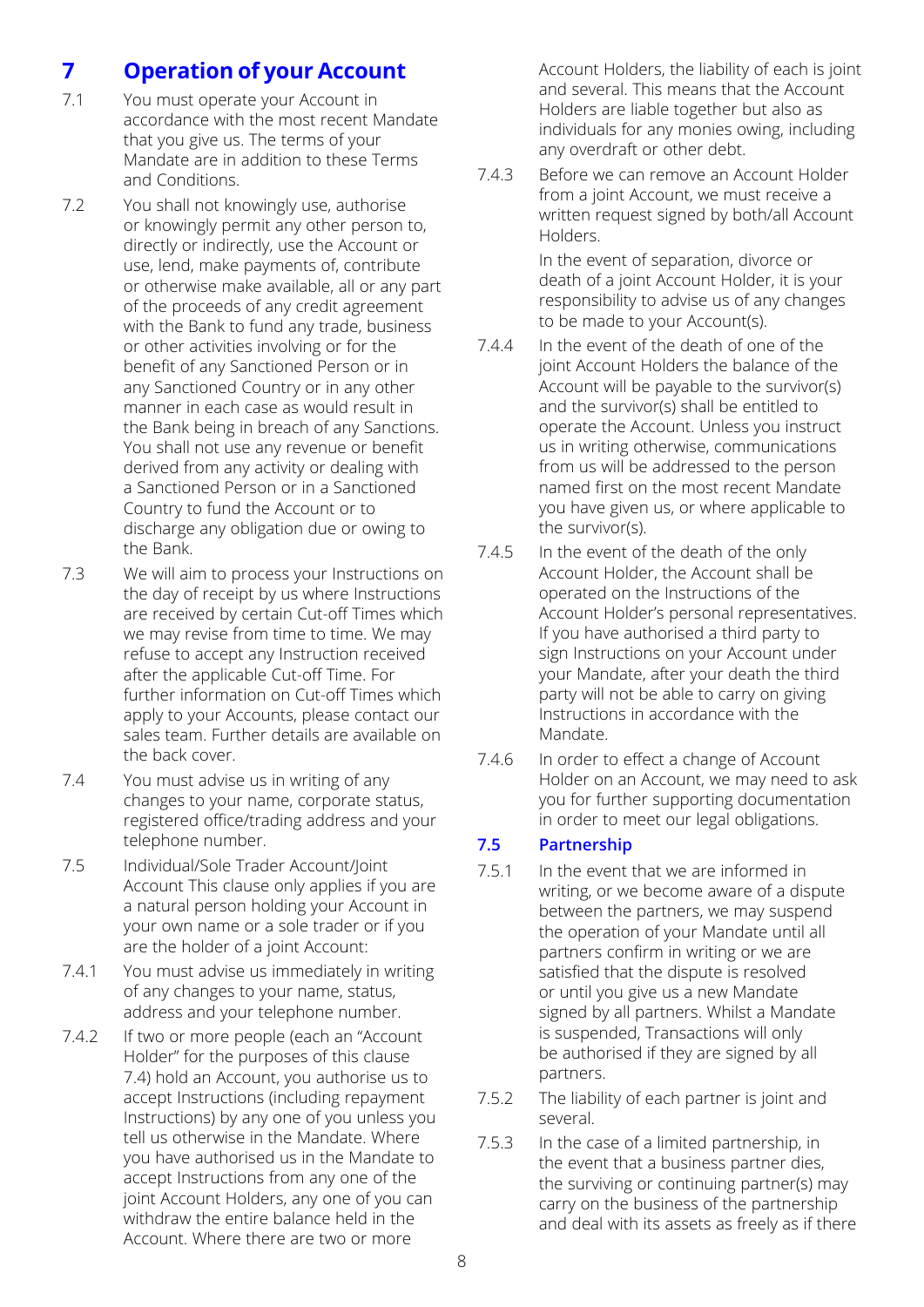had been no change in the partnership. If the last surviving partner dies, any monies outstanding in any partnership Account shall be payable to, or held for, the personal representative(s) of the last surviving partner.

7.5.4 In the case of a general partnership (governed by the Partnership Act 1890), in the event that a partner dies, there will be a presumption under law that the partnership ceases to exist, unless evidenced otherwise in a partnership agreement or other similar document which the partnership will have provided to the Bank. If the partnership is deemed to have ceased to exist, the operation of the Account will be suspended until further instruction has been received which is acceptable to the Bank.

#### **7.6 Other entities**

If you are a public limited company, a designated activity company, a limited company, limited liability partnership, trust, school, club, association, co-operative, unit trust, local authority or other unincorporated entity:

In the event that we are informed in writing, or we become aware of a dispute between directors, members, trustees or members of the governing board or equivalent (as the context requires), we may suspend the operation of your Mandate until all directors, members, trustees or governors (or equivalent) confirm in writing or we are otherwise satisfied that the dispute is resolved or until you give us a new Mandate pursuant to a board resolution (or equivalent) agreed at a meeting of the directors, members, trustees or governors. Whilst a Mandate is suspended, Transactions will only be authorised if they are signed by all directors, members, trustees or governors (as the context requires).

# **8 General provisions applicable to Accounts**

- 8.1 We reserve the right in our absolute discretion to decline to open an Account for any reason and we shall not be obliged to explain our decision to you.
- 8.2 We reserve the right in our absolute discretion, subject to clause 21 below, to close an existing Account for any reason and we will not be responsible for any loss or damages incurred whether to you, or to any other person by our so doing. We will,

however, account to you for the principal sum in such account and any interest which may have accrued.

- 8.3 We also reserve the right to refuse to accept Instructions in relation to the opening and the operation of an Account if the Mandate and/ or other documentation which we may require in accordance with clause 4.1 has not been provided to us.
- 8.4 It is your responsibility to provide correct Instructions, including the information required under clauses 5.2 and 5.3. Failure to do so may result in non-application, delayed application or incorrect application of funds, for which we are not responsible. Where incorrect Instructions are identified by the Bank, the application form may be returned to you for correction.
- 8.5 Transactions or other services in relation to your Accounts may be subject to Fees as set out in these Terms and Conditions or in the Fees and Charges Schedule.
- 8.6 We may limit Transactions on your Account if we believe it is reasonably necessary:
	- (i) to comply with any court order;
	- (ii) to prevent a breach of the civil or criminal law or enable an investigation into any such breach;
	- (iii) to comply with a request from the police, H M Revenue & Customs or any statutory or regulatory body with the power to enquire or request us to limit withdrawals; or
	- (iv) to enable us to exercise our right of set- off.
- 8.7 We may refuse to carry out any Transaction on your Account if we have reasonable doubts about:
	- (i) the identity or authority of the person requesting the Transaction;
	- (ii) the lawfulness of the Transaction;
	- (iii) the availability of cleared funds required to meet the Transaction; or
	- (iv) compliance with these Terms and Conditions or any other relevant condition.
- 8.8 Where we refuse a Transaction under clause
- 8.7 we will notify you of such refusal and, where possible, notify you of our reasons for such refusal, save that we shall not be required to notify you where to do so would be otherwise unlawful. You may be charged a Fee where a Transaction is refused under clause 8.7.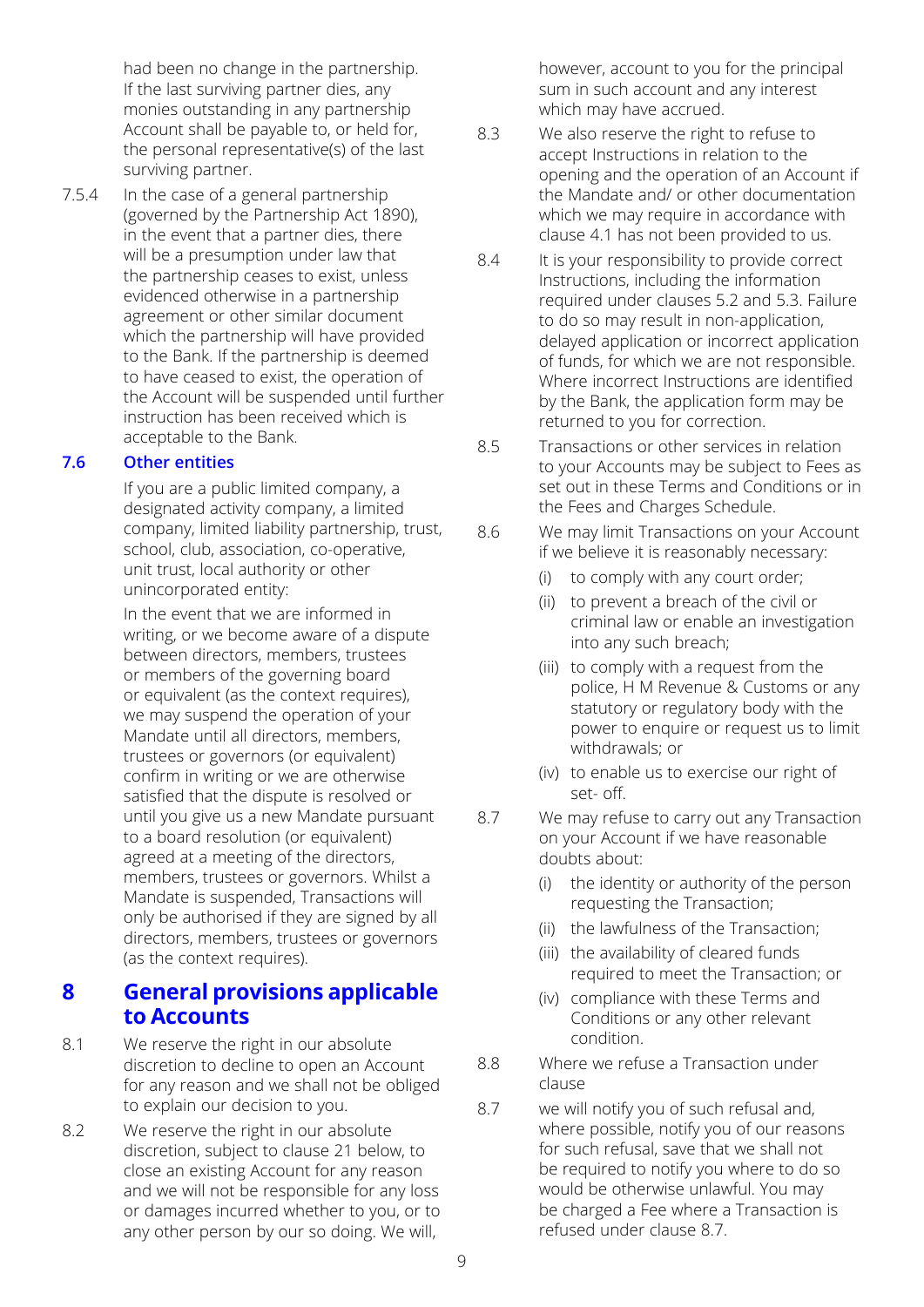- 8.9 Our rights under clauses 8.6 and 8.7 above are additional to and shall in no way limit our rights to block your Account in cases listed in clause 21.3 below.
- 8.1 8.10In the event we suspect or detect any fraud or unauthorised activity on your Account, we will advise you via phone call, SMS message or email as appropriate. If we deem it necessary we may block your Account and will advise you of the block and how it may be removed.

# **9 Deposit provisions**

## **9.1 General terms and conditions**

- 9.1.1 Subject to clause 9.6.2, the minimum balance to open a Deposit is £10,000 Sterling or the equivalent of this sum in any other currency.
- 9.1.2 Interest on Deposits shall be paid subject to the applicable laws and regulations of England and Wales.
- 9.1.3 Neither we nor our representatives or agents will be responsible for any unauthorised withdrawals from a Deposit unless we have been put on notice of the possibility of such withdrawal e.g. you have reported to us in writing that details of your Deposit have been fraudulently obtained by another person.
- 9.1.4 If you wish to pay into your Deposit a cheque, draft or other negotiable instrument which is not made payable to you, we are entitled to refuse such a request and we will not be liable for any loss. If we agree to process such request however, you agree to indemnify us on a full indemnity basis for any loss or damage which we may incur (whether directly or indirectly) arising from the processing of such cheque, draft or other negotiable instrument.
- 9.1.5 Crossed cheques, cheques marked A/C Payee or Account Payee can only be paid to the named account.
- 9.1.6 We will accept payments to your Deposit in a currency other than the currency of the Deposit. If you make such a payment, we will convert the currency of your payment into the currency of your Deposit to which the payment is being applied at the prevailing exchange rate applicable to that Transaction size on the date on which we receive funds. Any fees which we incur as a result of such conversion shall be borne by you.
- 9.1.7 With regard to foreign currency cash lodgements, it may take up to one

Business Day from the day you make the lodgement before it is credited to your Deposit.

- 9.1.8 In line with current banking practice, payments into your Deposit, whether from you or a third party, may be credited to your Deposit on the basis of either the Deposit number or IBAN and on the basis of the Sort Code. This is because with the increasingly electronic nature of banking settlement systems, inward payments will not be manually scrutinised. You agree that when we are crediting your Deposit, we have no obligation to check whether the name on the Deposit or other information relating to the Deposit is correct. Where the information required to be provided under clause 5.2 by you or a third party is incorrect, the Bank shall have no liability for the non-execution or defective execution of the payment order to the Deposit. You agree that we may refuse to act, without any liability for so doing, where an incorrect Deposit number or IBAN has been received.
- 9.1.9 The balance of your Deposit may include cheques, drafts or other negotiable instruments paid into such Deposit which are in the process of being cleared or settled.

We may permit you to withdraw against, or accrue interest in relation to, such items. If we agree to do this, and the deposited amount subsequently fails to clear, we will debit your Deposit for that amount. Uncleared items may be returned at any time depending on the circumstances e.g. cheque fraud. We may use other banks in the process of clearing your cheques, drafts or other negotiable instruments. We are not responsible for the actions or omissions of those other banks, nor for the loss or destruction of any items while they are in the possession of another bank or in transit. When you pay a foreign cheque into your Deposit you must endorse the cheque by signing it on the back.

9.1.10 The proceeds of any cheque lodged to the Deposit in any currency other than the currency of the Deposit will be converted to the currency of the Deposit at the exchange rate determined by the Bank on the date such Transaction is processed. If the cheque is later returned unpaid or uncleared, we will have recourse to you (and anyone who has signed or endorsed the cheque) and the unpaid or uncleared cheque will be converted to the currency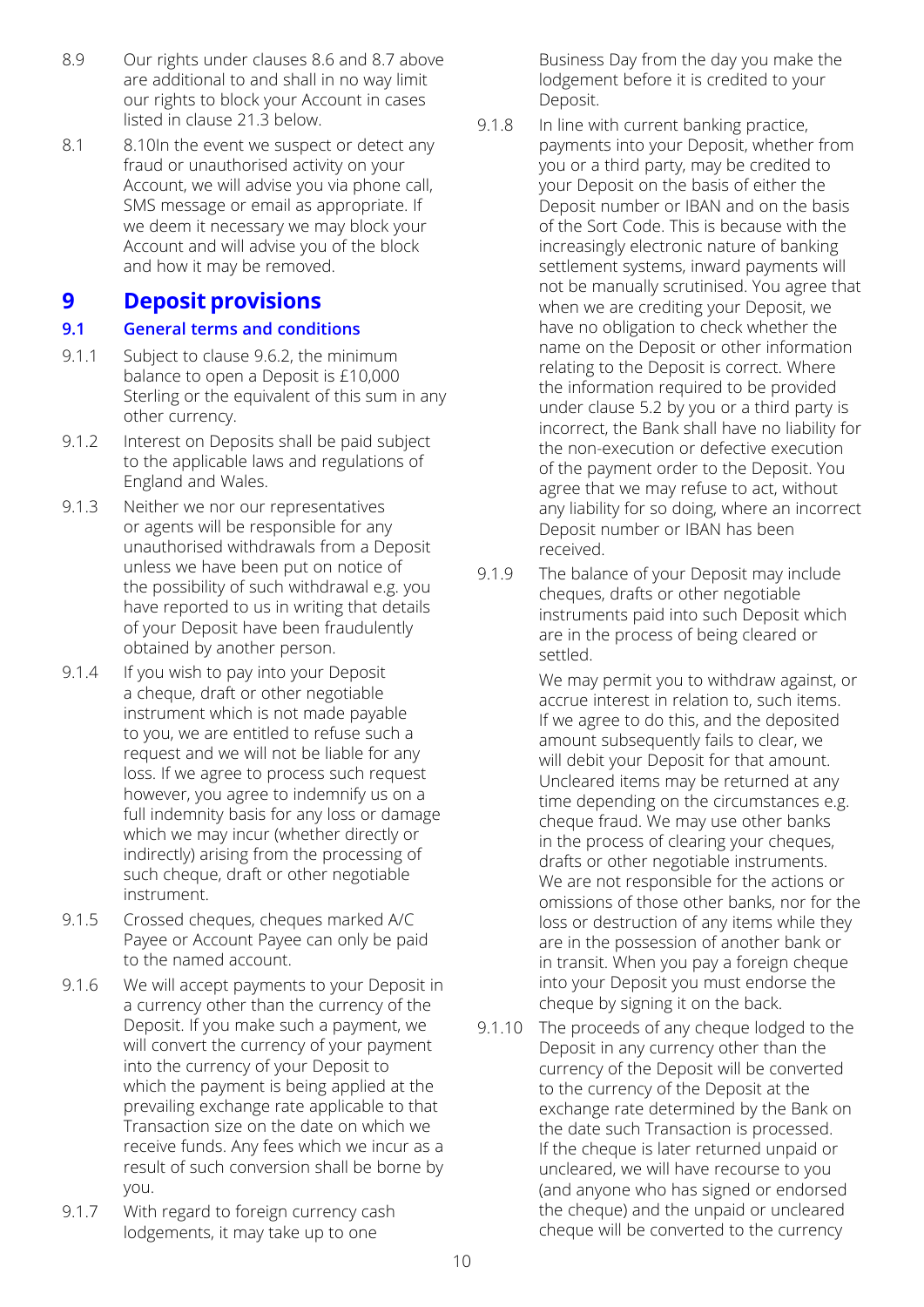of the Deposit at the exchange rate determined by the Bank on the date such Transaction is debited to the Deposit. The Bank will not be responsible for any losses incurred.

- 9.1.11 If you instruct us to make payment from your Account to an account that is denominated in a different currency we may carry out a currency conversion at the prevailing foreign exchange conversion reference rate.
- 9.1.12 In respect of Payment Instructions, if the Bank receives your Payment Instruction before the relevant Cut-off Time, the payment will be processed from your Account on the Business Day ("D") that the Bank receives it (unless you have requested that it should be paid on a date in the future). If the payment is in Sterling, and the financial institution of the payee is located in the UK, the Bank will ensure that the financial institution of the payee will receive payment within one Business Day of D (D+1). If the payment is in Euro, and the financial institution of the payee is located in the EEA, the Bank will ensure that the financial institution of the payee will receive the payment within one Business

Day of D (D+1). If it is a crossborder payment in Sterling or in an EEA Currency other than in Euro, and the financial institution of the payee is located in the EEA or in the UK, we will ensure that the financial institution of the payee will receive the payment within three business days of D (D+3). Where the payment instruction is submitted on paper the processing time may be an extra business day ((D+2) and (D+4)). Any payment in a non- UK or non-Member State currency, or where the financial institution of the payee is not in the UK or in the EEA, may take longer to process and if you agree that Regulations 86 to 88 inclusive (except Regulation 86(3)) of the PSR shall not apply in such circumstances. If you instruct us to make a payment from your account to an account that is denominated in a different currency we may carry out a currency conversion at the prevailing market rate. If the Payment Instruction is received on a non- Business Day or after any applicable Cut-off Time or the date of receipt is not a Business Day, we will process your payment on the next Business Day.

9.1.13 If a payment into your Deposit is received on a Business Day, the relevant Cut-off

Time has not passed, and the payment does not require Currency Conversion, other than from Sterling or Euro to a Member State currency, or vice versa, we will credit your Deposit with the payment on the same Business Day that we receive it. All other payments requiring a conversion will be credited to your Account as soon as the relevant conversion has been completed. You also agree that we have the right to deduct transaction charges from any payment into your Account before crediting to your Account. When you (or anyone else) lodge cash to your Account. in the same currency as your Account we will immediately process it and credit your Account.

9.1.14 When you make or receive a payment from or to your Deposit, you will be obliged to pay our charges only. Each bank can only apply a charge to its own customer. This rule applies to all payments processed within the UK and EEA (i.e a payment which is going to or coming from an EEA member state - e.g. a Euro payment from your Euro account sent to a German supplier). For payments processed in the EEA or in the UK where the beneficiary account is located outside of the UK or the EEA, you have the option to pay the other's bank charges, in addition to our charges. This clause applies to all types of Accounts dealt with in this clause 9, with the exception of Fixed Term Deposits.

#### **9.2 Specific terms and conditions**

If you have one or more of the following Accounts, the relevant provisions in this clause 9 will apply, in addition to the other clauses of the Terms and Conditions:

- (a) Fixed Term Deposits;
- (b) Call Accounts;
- (c) Current Accounts; and
- (d) Callable Fixture Deposit Accounts.

#### **9.3 Fixed Term Deposits**

- 9.3.1 The term of your deposit, the amount of the deposit and the rate of interest applicable during that term will be agreed with you on the date that your Fixed Term Deposit is opened and on subsequent renewals (if any). If, at a later date, you decide to deposit further funds in a Fixed Term Deposit during its fixed term period, the Bank has discretion as to the rate of interest to be offered and applied to those further funds.
- 9.3.2 We will not alter the interest rate agreed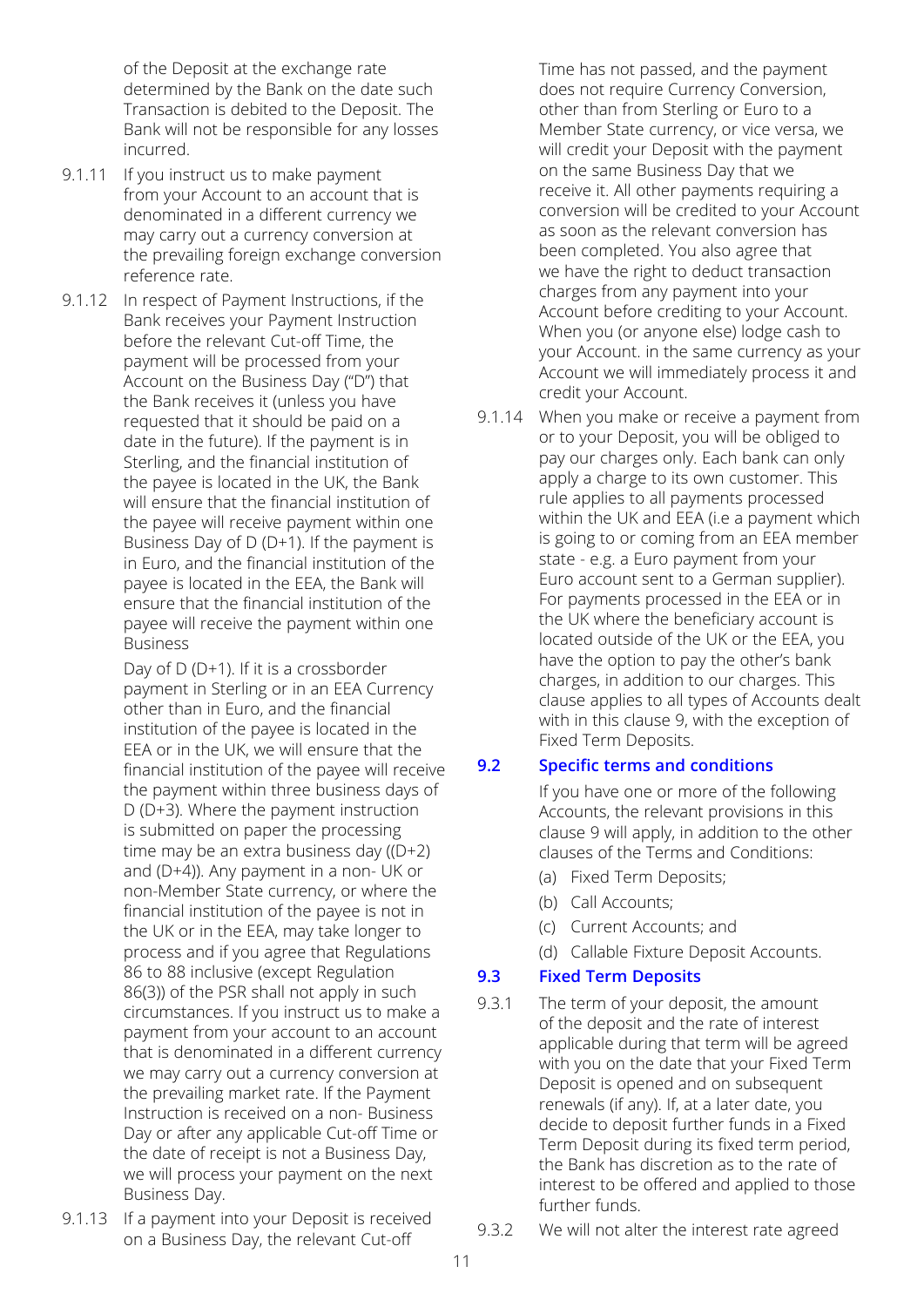with you in relation to sums held on your Fixed Term Deposit during the term of such Fixed Term Deposit.

- 9.3.3 You may select a fixed term of up to twelve months for your Fixed Term Deposit.
- 9.3.4 Interest on Fixed Term Deposits shall be paid on the Maturity Date or on the closing of such Fixed Term Deposit or earlier or later as we may agree. Such interest (if any) will be paid into the Fixed Term Deposit (unless you instruct us otherwise). If the Account into which the interest is paid is held in a different currency, we will convert the interest at the prevailing exchange rate on the Maturity Date. Any fees which we incur as a result of such conversion shall be borne by you.
- 9.3.5 Unless you tell us otherwise by 11a.m. on the Maturity Date for Sterling, Euro or US Dollars, your Fixed Term Deposit will be renewed automatically for an equivalent term. For all other currencies, you must tell us by 11a.m. two Business Days before the Maturity Date if you do not want your Fixed Term Deposit to be renewed automatically. The balance on such Fixed Term Deposit including accrued interest up to the Maturity Date (unless you have otherwise specified) will be re-deposited on the same basis as before in the same currency at our prevailing Fixed Term Deposit rate for that period for that currency at such time (or as has been agreed in a previous course of dealing between us). We will not be liable to you for any losses that may arise as a result of this.
- 9.3.6 If you wish to close a Fixed Term Deposit before the Maturity Date, we will consider such request as soon as reasonably practicable. Should we agree to such request, we may at our discretion charge you a Fee.
- 9.3.7 If you withdraw funds during the term of the Fixed Term Deposit, you will incur a Fee.

Where you have a requirement to make a withdrawal prior to the Maturity Date, due to exceptional circumstances, your withdrawal, part of, or all of the deposit will be subject to a Breakage Fee. The Breakage Fee will reflect our breakage cost of facilitating the withdrawal request. (You may also be charged an administration cost for this.) The Breakage Fee will be determined as the difference between the deposit rate on your Account and the prevailing wholesale market rate applied

to the amount of the withdrawal from your Account for the remaining period of the fixed term.

9.3.8 "Breakage Fee":

 $P \times (W - D) \times T$ 

#### Day Basis x 100

Day Basis means the convention for the number of days used as a denominator appropriate to the currency. For Sterling, this is 365 and for most other currencies it is 360.

## **Where**

P = amount withdrawn

- W = wholesale market rate
- D = deposit rate on your Account
- T = remainder of fixed term in days

## **Example**

You have placed £1,000,000 on a six month fixed term account and realise after four months that you need to withdraw £100,000.

The deposit rate on your Account is 3.5%. The remaining term of your deposit is 62 days. The two month wholesale market rate is 5.25% on the date of withdrawal. £100,000 x (5.25 – 3.5) x 62 = £297.26 36500

## **9.4 Call Accounts**

- 9.4.1 We may revise the interest rate in relation to sums held on Call Accounts on a daily basis. Please refer to clause 6.4 above for more information on current applicable rates. Information on our latest rates can also be obtained by contacting our sales team using the details provided on the back cover.
- 9.4.2 We will calculate interest on Call Accounts daily and pay it to you on a semi-annual basis or more or less frequently as agreed by you with us, or on the closing of such Call Account.

## **9.5 Current Accounts**

9.5.1 Overdrafts

You must operate the Account in credit, unless an overdraft facility is agreed in advance. Any overdraft facility on the account must be agreed by us in writing. Such facility must operate within the authorised credit limit. An overdraft facility fee may be charged by the Bank on the granting of an overdraft facility, any new overdraft facility or any renegotiation thereof, on the Account. The overdraft facility fee may be applied annually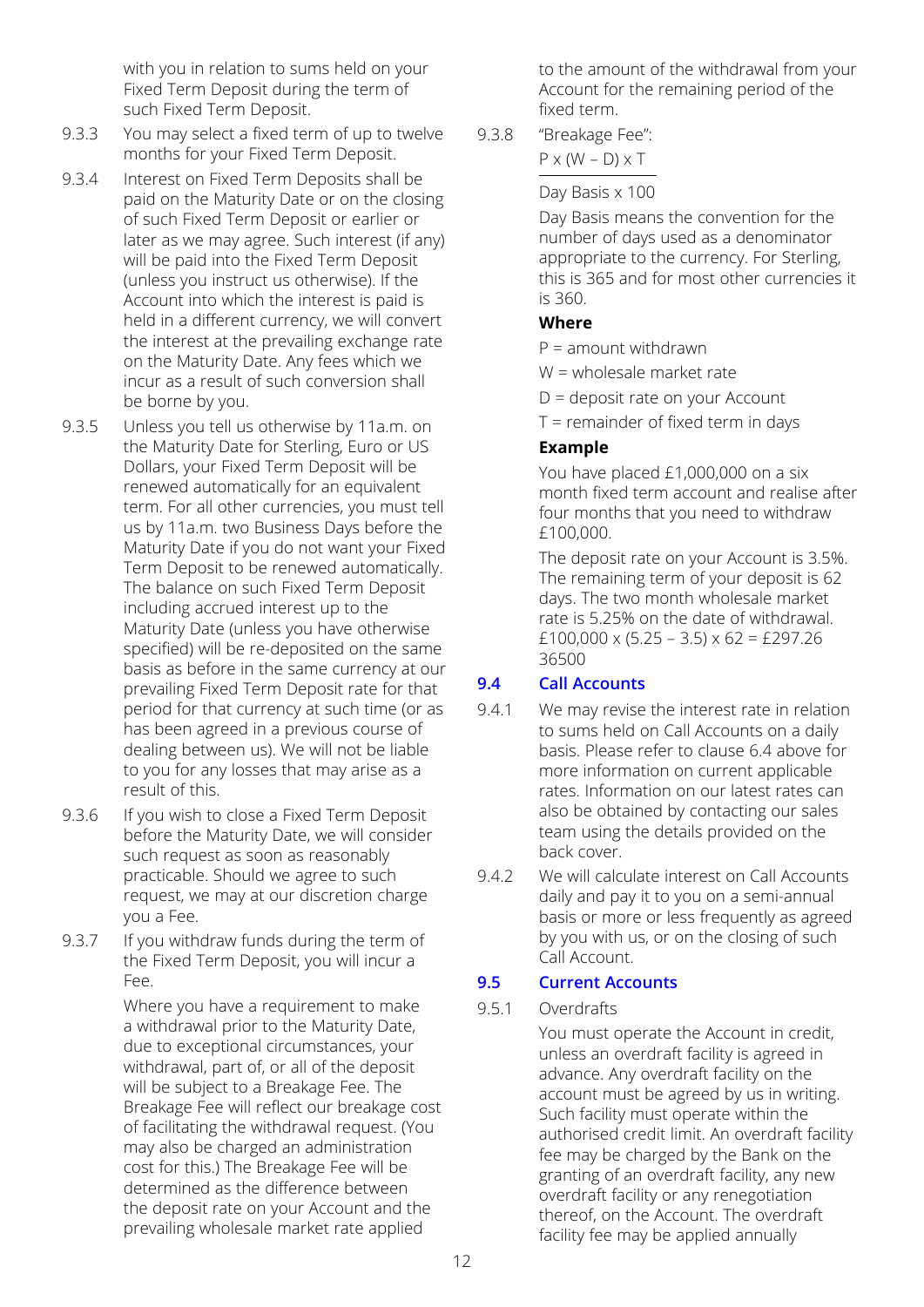thereafter at the anniversary of the last such charge for so long as the overdraft facility or other overdraft arrangement is required and provided by the Bank. Where an overdraft is permitted by the Bank, the interest rate applicable is normally determined by the Bank by reference to prevailing market rates details of which are available from our sales team, and the period and purpose of the facility and your entitlement to any special features. In addition, the Bank may take account of the risk associated with the facility, which may result in a higher rate of interest. The interest rate may vary during the period of the facility. Details of such variations will be provided in your Statements. Interest is calculated on the daily balance outstanding (after adjustment is made for cheques in the course of collection), and shall be charged to the Account at the relevant Bank charge dates. Where overdrafts occur without prior authorisation, or are not repaid when demanded, or in the event of excesses over the authorised credit limit, such unauthorised overdrafts or excesses or unpaid amounts may be subject to an additional interest charge of up to 0.75% per month or part of a month (i.e. 9% per annum). Any such additional interest charge will apply to the amount and for the period of such unauthorised overdrafts or excesses and will apply to unpaid amounts from the period when due until payment and shall be charged to the Account and payable at the same time, in the same manner as the relevant interest charge, currently quarterly. The above mentioned rate or minimum amount may at any time and from time to time be changed by the Bank at its absolute discretion, subject to prior approval of the relevant regulatory authority, if applicable. Additionally, where excesses occur, the Bank may, at its discretion, alter the amount which is subject to an additional interest charge. In the event of any such change or alteration occurring during the continuance of the facility, the Bank will give you a minimum of one month's prior notice that such change or alteration is to take place. Any such additional interest charge is intended to constitute liquidated damages to the Bank including compensation for its increased administrative and related general costs occasioned by such unauthorised overdrafts or excesses occurring on your part or non-payment when due. Notice under this clause

may be given by the Bank to you by any means the Bank considers reasonable. An overdraft must revert to credit for at least thirty (30) days, whether consecutively or otherwise, during the 12 month period from either the date of sanction or from the date of any subsequent new permission, if granted, and in the event of such demand the overdraft facility is withdrawn for any subsequent twelve month period. Overdraft facilities are unconditionally cancellable and repayable on demand and in the event of such cancellation or demand the overdraft facility is withdrawn. Where an overdraft fails to meet the above requirement the interest rate is revised and a higher rate will be charged once for that 12 month period retrospectively. The higher rate will consist of the then applicable interest rate plus 0.75% per annum of the average full overdraft balance which is applied at the following quarter's interest posting. The above mentioned rate may at any time and from time to time be changed by the Bank at its absolute discretion subject to prior approval of the relevant regulatory authority, if applicable.

#### **9.6 Callable Fixture Deposit Account (available only to UK resident corporate entities not liable to pay basic rate tax)**

9.6.1 For the purposes of this clause 9.6, the following additional definitions apply:

> **"Quarter Date"** means March 31, June 30, September 30 and December 31;

**"Quarterly Average Balance"** means the average balance in your Callable Fixture Deposit Account which is calculated at each Quarter Date and (where applicable) converted to the Sterling equivalent using the prevailing spot exchange rate on the Quarter Date.

- 9.6.2 The minimum balance to open a Callable Fixture Deposit Account is £250,000 Sterling or the equivalent of this sum in any other currency.
- 9.6.3 The maximum balance which can be held in a Callable Fixture Deposit Account is £10,000,000 Sterling or the equivalent of this sum in any other currency.
- 9.6.4 The Quarterly Average Balance in your Callable Fixture Deposit must remain above £250,000 Sterling or the equivalent of this sum in any other currency. If it falls below £250,000 Sterling or the equivalent of this sum in any other currency, the Callable Fixture Deposit Account will be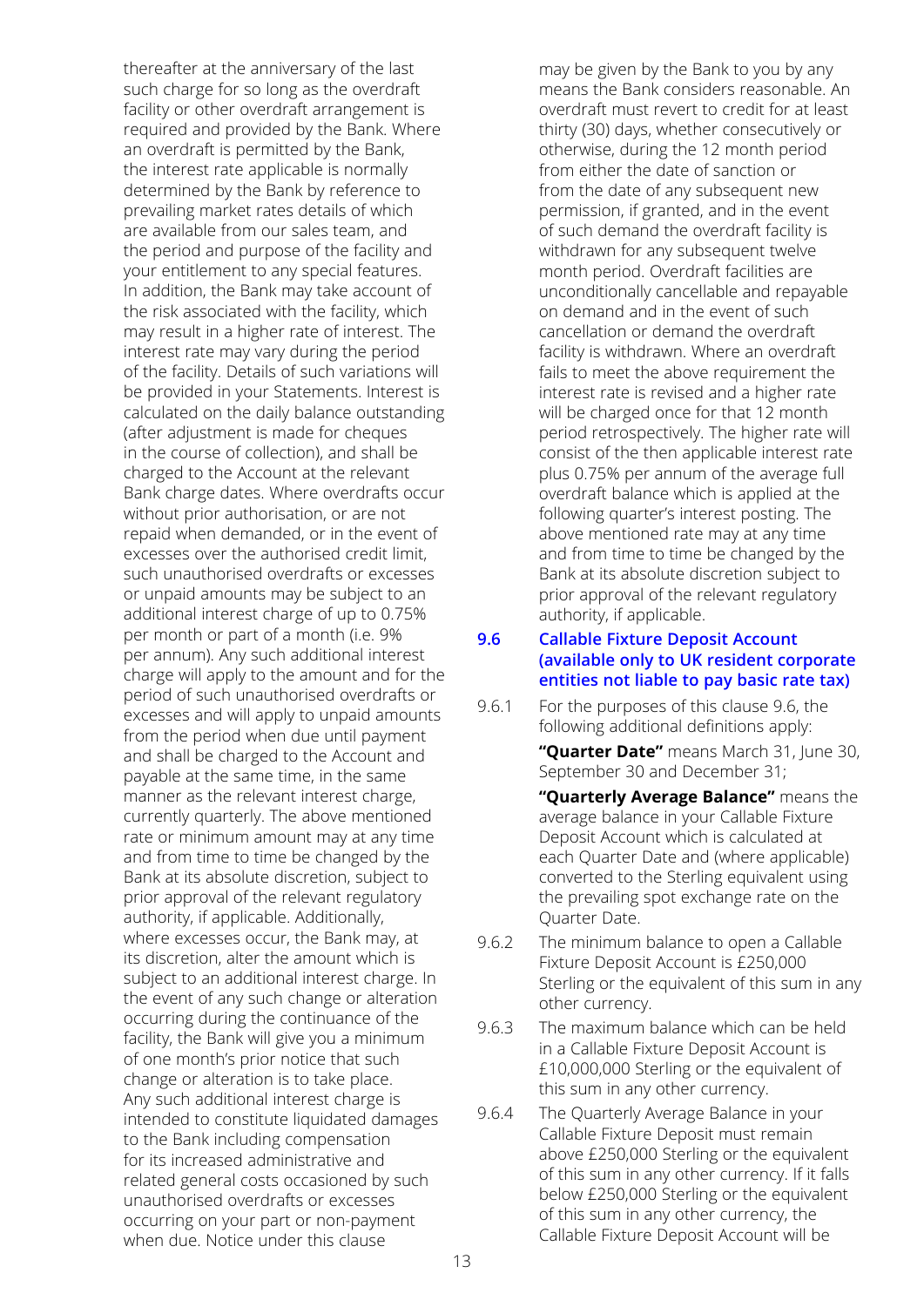terminated and such Account will revert to a Call Account.

- 9.6.5 Interest is calculated daily on Callable Fixture Deposit Account and paid monthly at the Maturity Date.
- 9.6.6 The interest rate for Callable Fixture Deposit Account is fixed for a month. Information on our latest rates can be obtained by contacting our sales team using the details on the back cover.
- 9.6.7 Unless you tell us otherwise within our standard Cut-off Times (which can be obtained through the methods set out in clause 7.2), your Callable Fixture Deposit Account will be automatically extended for another month on the Maturity Date. Any interest which has accrued up to the Maturity Date will be added to your Account (unless you inform us in writing otherwise that you do not want such interest to be added to your Account).

# **10 Tax obligations**

## **10.1 General**

It is your responsibility to:

- (i) ensure that you have obtained appropriate tax advice in relation to your Transactions;
- (ii) make all tax payments as required by applicable law and regulation;
- (iii) provide us with any documentation as required by applicable law and regulation for tax purposes and you undertake to provide us with such documentation when requested by us to do so; and
- (iv) make all necessary filings, returns and/ or other disclosures to the appropriate regulatory authorities.
- 10.2 Interest will normally be paid net of tax at the appropriate rate where the deposit is beneficially owned by one or more individuals. Where we have evidence that the beneficial owner is not an individual then interest will be paid gross.
- 10.3 If you are an individual and not ordinarily resident in the UK for tax purposes and you give us a valid HM Revenue & Customs form R105, we will pay the interest without deduction of tax. In the case of a joint Account, all parties must not be ordinarily resident.
- 10.4 In accordance with the International Tax Compliance Regulations 2015, (as amended), automatic exchange of information ('AEOI') refers to the automatic

exchange, between international tax authorities, of information on financial accounts held by individuals, corporations, partnerships, trusts and other entities. The exchange is achieved by requiring financial institutions to provide information on in-scope accounts to their local country tax authority. The local country tax authority in turn exchanges information on the account holders with tax authorities in foreign jurisdictions that have signed up to the applicable AEOI regime.

The Bank of Ireland Group ('the Group') has an obligation to comply with UK tax legislation that is designed to ensure that UK banks are considered to be compliant with the United States of America's Foreign Account Tax Compliance Act ('FATCA') and the Common Reporting Standard ('CRS') included in the OECD's Standard for Automatic Exchange of Financial Account Information in Tax Matters.

For FATCA purposes, the Group must collect and retain information to allow it to determine if an account is held by a Specified US person. The Group must then, on an annual basis, prepare a return to HMRC which outlines various details relating to such accounts. The CRS requirements are similar but apply to residency of one of 90+ different countries.

# **11 Foreign Exchange (FX) Contracts**

# **11.1 General**

- 11.1.1 Subject to clause 11.1.2, this clause 11 applies to all FX Contracts unless expressly excluded or varied.
- 11.1.2 If you have entered into an ISDA Master Agreement with us then, unless otherwise specifically agreed, such ISDA Master Agreement shall apply to and govern all FX Contracts and to the extent that there is any conflict between the ISDA Master Agreement and this clause 11, the ISDA Master Agreement shall prevail.
- 11.1.3 We may, at our absolute discretion, agree or refuse to enter into an FX Contract and we shall not be obliged to explain our decision to you. Generally, we deal with orders in the order in which we receive them. Dependent on the terms of the order, we may execute an order electronically or manually.
- 11.1.4 We may, in certain circumstances, ask you for security to support your borrowing or other liabilities in connection with your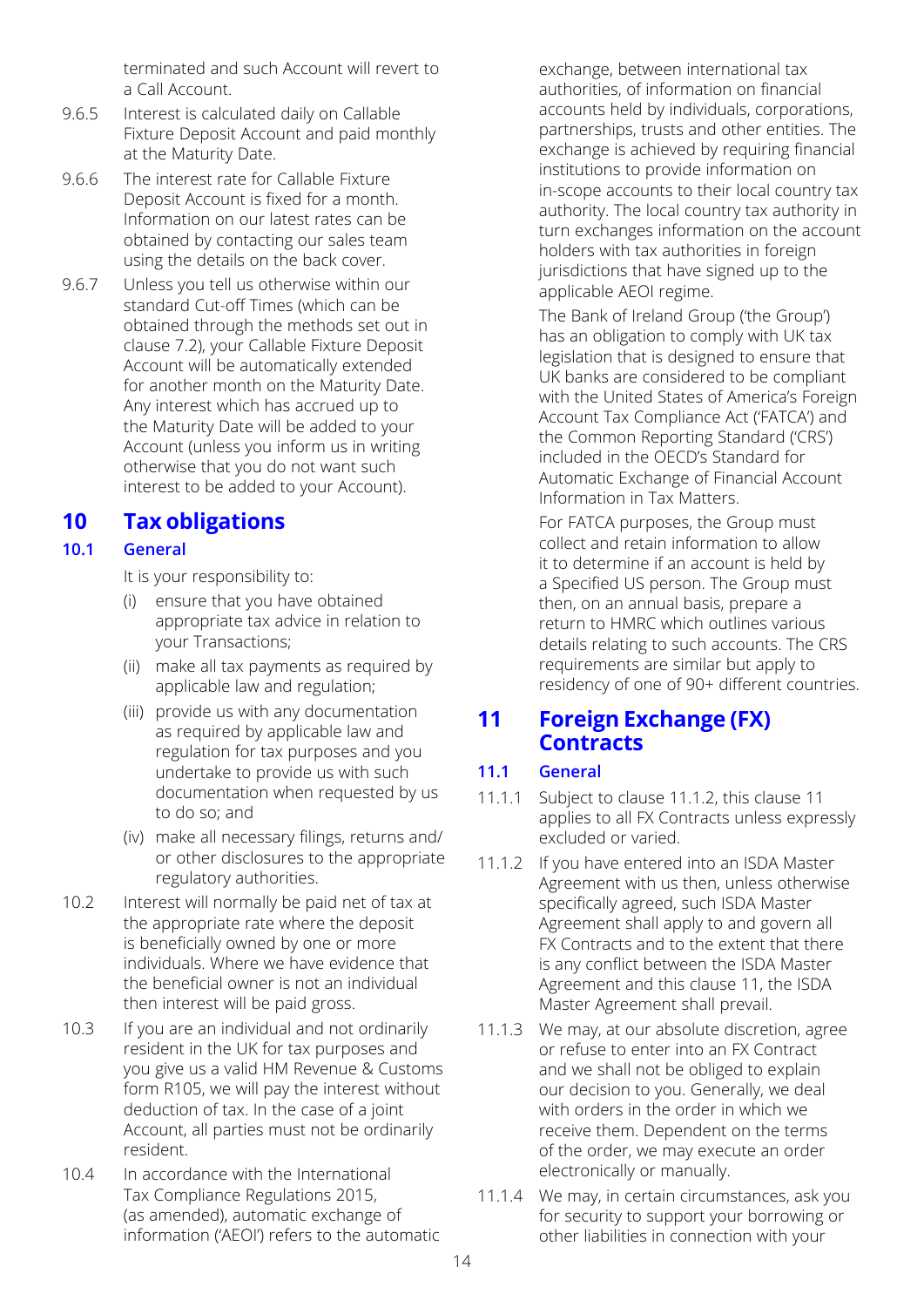Transactions. We will inform you why we need this security and we will confirm what we need in writing. You should read any documentation relating to your provision of security carefully and seek independent advice. Any third party guaranteeing your obligations should seek independent legal advice before they enter into such a guarantee. Upon request we will advise you under what circumstances we will agree to release the security.

- 11.1.5 If you request, we may, at our absolute discretion, agree to settle an FX Contract earlier or later than the date(s) originally agreed between us for settlement. If we do, then we may, at our absolute discretion, apply an adjusted rate of exchange to the FX Contract.
- 11.1.6 We will provide details of your Transaction, to the competent authority (such as the FCA) or publicise the price, volume and time of such Transaction in accordance with MiFID II/MiFIR. Certain forward foreign exchange Transactions are exempted from the transaction reporting obligation under MiFID II and MiFIR if the criteria set out in Schedule 2 are met. In order for us to assess whether your forward foreign exchange Transaction has to be reported or not, you are required to inform us whether you are entering into the forward foreign exchange Transaction as a means of payment for identifiable goods, services or direct investment. Our decision to report or not report your forward foreign exchange Transaction will be based on the information and evidence you have provided in relation to your contract. You also agree to inform us if you are aware or become aware of any change to the information provided to us under this clause 11.1.6 or Schedule 2.

#### **11.2 Material Interests and Conflicts**

- 11.2.1 Your attention is drawn to the fact that when we deal with or for you, we or an Associate may have an interest, relationship or arrangement that is material in relation to the FX Contract concerned.
- 11.2.2 We have implemented a conflicts of interest policy ("the Conflicts Policy") that identifies those circumstances that constitute, or may give rise to, conflicts of interest which may damage the interests of one or more of our customers. The Conflicts Policy also sets out the organisational and administrative arrangements that we have implemented

in order to manage these conflicts. If, at any time, you would like to receive further details in relation to our Conflicts Policy, please contact us in writing.

#### **11.3 Failure to deliver currency pursuant to an FX Contract**

- 11.3.1 In the event that you fail to deliver in cleared funds any currency due to us pursuant to an FX Contract you will be liable to pay us the amount of any loss that may arise. You authorise us to debit one or more of your Accounts with us in respect of any amount due and not paid under an FX Contract. For this purpose we may convert any obligation under an FX Contract into the currency in which the other is denominated at our spot rate of exchange for the relevant currencies.
- 11.3.2 You authorise us to set-off any credit balance to which you are entitled on any Account with us in satisfaction of any sum due and payable by you to us. The payment of any credit balance shall also constitute an FX Contract for the purposes of these Terms and Conditions.

## **11.4 Conditions precedent**

You may not enter into an FX Contract unless we have received:

- (a) evidence satisfactory to us of compliance with exchange control requirements (if applicable) and the requirements of any other regulatory authorities; and
- (b) any security which we require, provided in the form and substance satisfactory to us together with all necessary filings, registrations, stamp duty and registration fees.

#### **11.5 Partial settlement**

If, pursuant to an agreed FX Contract, you have the right to settle the FX Contract in whole or in part over a period of time (the "Settlement Period"), then any partial settlement of such FX Contract will not extinguish the obligation upon you to settle the remaining balance of the FX Contract within the Settlement Period.

#### **11.6 Further FX Contracts**

11.6.1 You acknowledge that all payments to be made to you by us and by you to us under these Terms and Conditions will be debited or credited as the case may be to the relevant Account. This may require us to enter into further FX Contracts on your behalf if the relevant payment amount is in a different currency than the currency of the Account.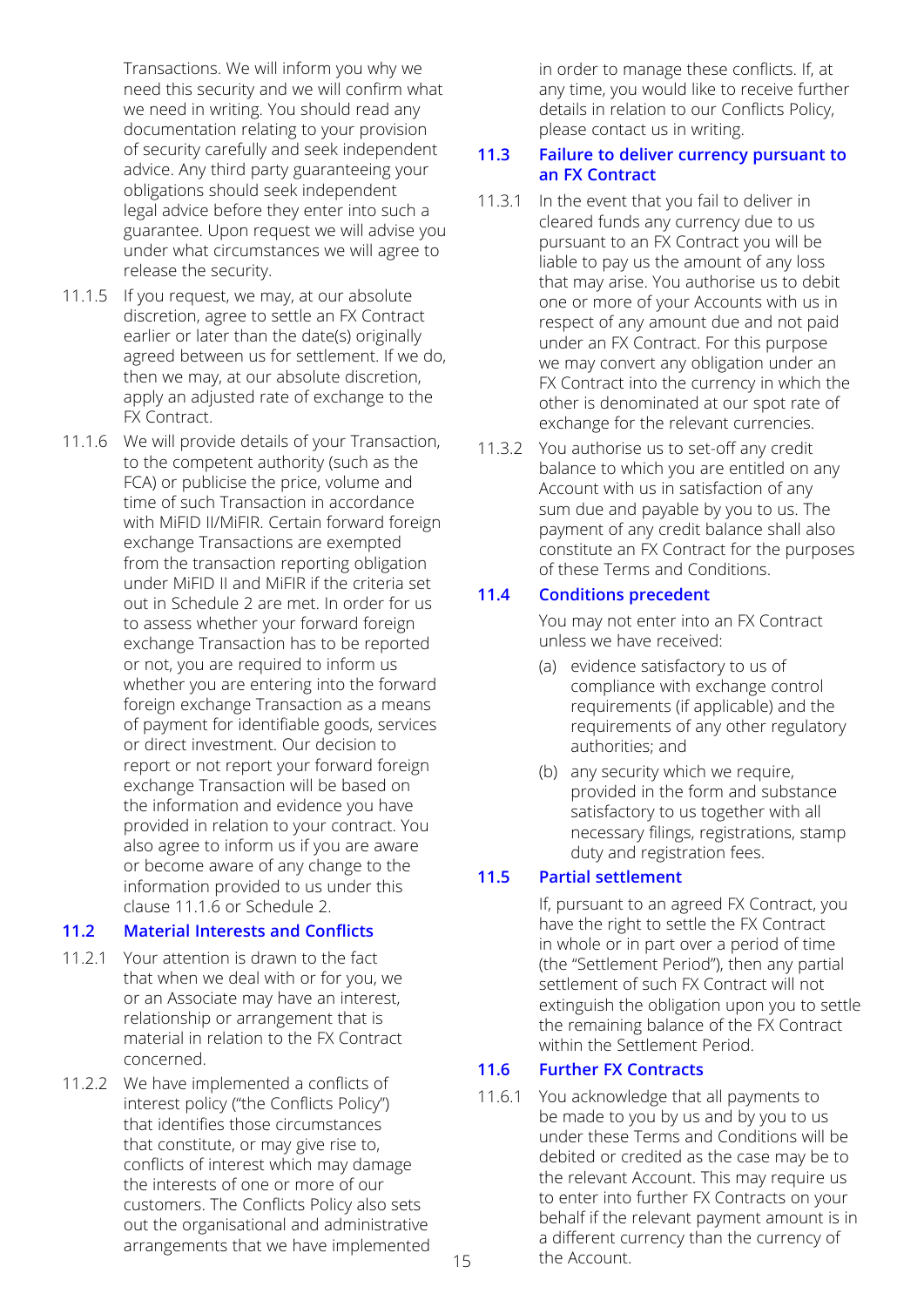11.6.2 You acknowledge and agree that we shall be entitled to enter into such further FX Contracts on your behalf. We may at your direction pay or receive amounts due under FX Contracts to or from third parties on your behalf and any such payment shall be debited or credited, as applicable, to the Account.

#### **11.7 Your own risk**

You acknowledge that all FX Contracts are entirely at your own risk. We shall not be liable for any losses you incur, of whatever nature, which arise from the FX Contracts. You represent and warrant to us and acknowledge to and agree with us that on each date on which you enter into or vary a FX Contract:

- (a) you have made your own independent decision to enter into or vary the FX Contract and as to whether the FX Contract is appropriate or proper for you based upon your own judgement and upon advice from such advisers as you have deemed necessary. You are not relying on any communication (written or oral) from us as investment advice or as a recommendation to enter into or vary an FX Contract. Further you understand that information and explanations relating to the terms and conditions of an FX Contract shall not be considered investment advice or a recommendation to enter into that FX Contract. No communication (written or oral) received from us shall be deemed to be an assertion as to the expected results of that FX Contract;
- (b) you are capable of assessing the merits and negative features of and (on your own behalf or through independent professional advice) understand and accept the risks inherent in FX Contracts. You are capable of assuming, and will assume, the risks of the FX Contracts; and
- (c) we are not acting as a fiduciary for or an adviser to you in respect of the FX Contracts and we are acting on our own behalf.

# **12 Trade Finance Products**

12.1 Any Trade Finance Product which we provide to you will be governed by these Terms and Conditions, the Mandate and any other specific terms and conditions which might apply to such Trade Finance Product, including any applicable International Chamber of Commerce Rules.

- 12.2 If one or more parties enter into a Trade Finance Product, the obligations of each party are joint and several.
- 12.3 To the extent that the Trade Finance Product is a standby letter of credit, documentary letter of credit or collection, the terms of such Trade Finance Product will be subject to the applicable International Chamber of Commerce rules and publications. We will inform you which rules and publications apply, as and when required.

# **13 Set-off**

- 13.1 If you have any Account with us that is in credit, we can transfer money from that Account to any other Account that you hold with us that is overdrawn. We will not give you prior notice of this transfer, but we will inform you about it. In addition, while any of your Accounts are overdrawn we will also have a lien on any of your property or security or securities that we hold.
- 13.2 We can also set-off, appropriate, combine and consolidate all or any Accounts that you hold with us without giving you prior notice or apply such money towards satisfaction of an overdraft on any of your Accounts or against any other monies due or owing from you to us, whether actual or contingent, in relation to any Transaction.
- 13.3 The provisions in clauses 13.1 and 13.2 above apply to any Account which you hold with us, irrespective of the currency or location of the Account. It may from time to time be necessary in the exercise of these rights for us to convert funds from one currency to another and such conversion shall occur at our prevailing rate of exchange. Any fee or charge we incur as a result of such conversion shall be paid for by you.

# **14 Fees**

14.1 We are entitled, from time to time, to charge Fees in connection with Transactions entered into pursuant to the Mandate and these Terms and Conditions. You can find out about our charges by referring to our Fees and Charges Schedule, copies of which are available from your sales team on request (and the relevant contact details can be found on the final page of these Terms and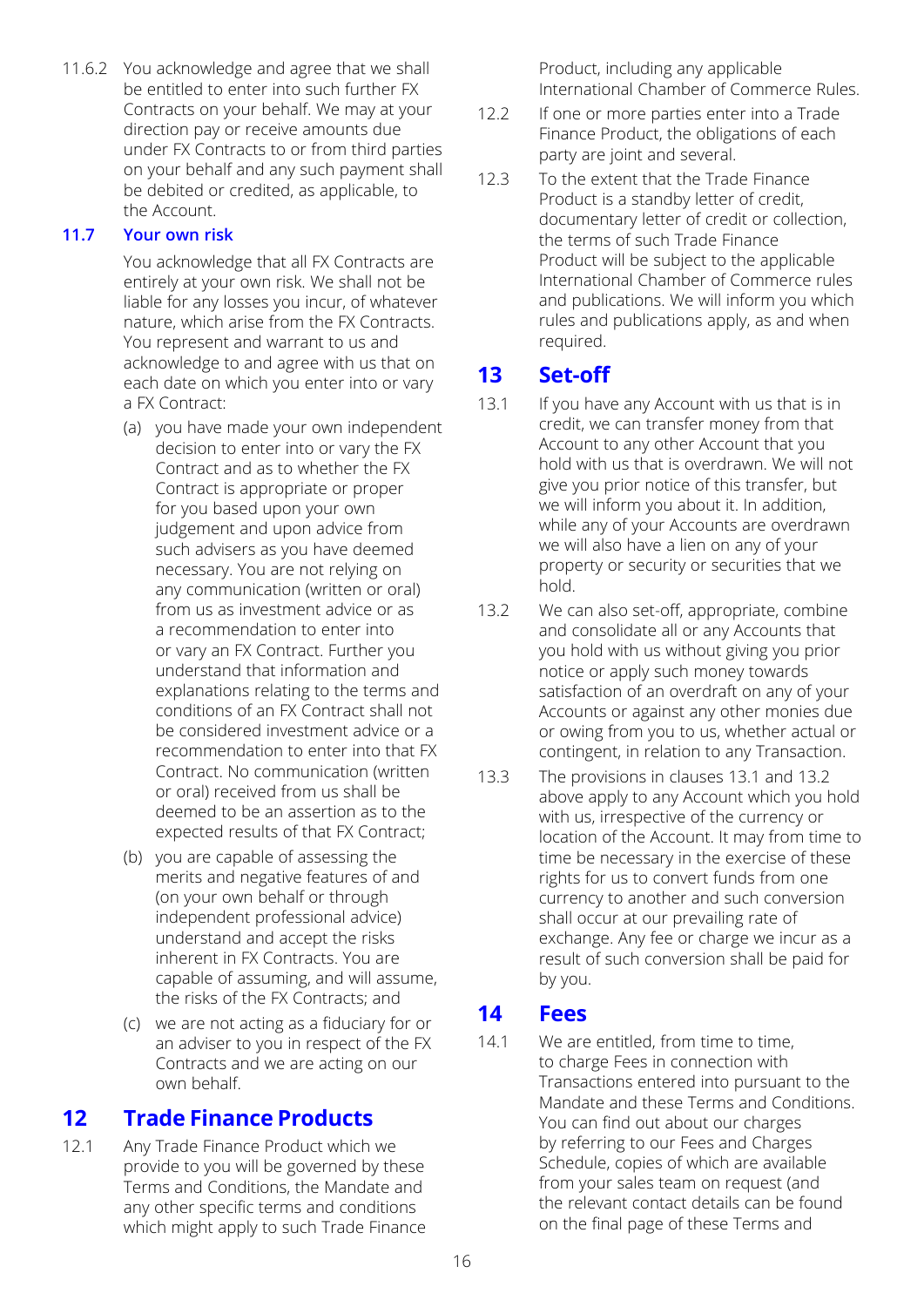Conditions). We are entitled to debit your Account with any Fees or charges payable by you.

- 14.2 Account transaction fees relate to routine transactions such as withdrawals, lodgements of cheques and cash, charges on inward and outward payments and charges associated with cheque clearing (e.g. unpaid items, stop payments etc). Fees and service charges as listed in our Fees and Charges Schedule, for the provision of the Account or as set out in these Terms and Conditions may be introduced or altered by us from time to time subject to approval by the relevant regulatory authority, if applicable, and reasonable notice to you.
- 14.3 Account transaction fees are currently calculated and typically charged quarterly for some transactions (e.g. cheque lodgments) or calculated and charged immediately for other transactions (e.g. payments).
- 14.4 We are entitled to payment on a full indemnity basis by you (whether by way of deduction from your Account or otherwise) in respect of all fees or liabilities of whatever nature and howsoever incurred by us when dealing with your Account in the normal course of business or otherwise, or in the enforcement or preservation of our rights (including our decision to enforce or preserve such rights).

# **15 Representations and Warranties**

You warrant and represent to us the following, each of which is deemed to be repeated by you on the date on which you enter into each Transaction,

- 15.1 that (as the context requires):
- 15.1.1 you agree to comply with the Mandate, these Terms and Conditions and any other instructions (written or otherwise) which we may from time to time issue and you hereby irrevocably undertake to fully indemnify us (and keep us indemnified) in respect of any costs, loss or damages which may arise as a result of your noncompliance with the Mandate, these Terms and Conditions and any other instructions issued by us;
- 15.1.2 no Event of Default or Potential Event of Default has occurred and you are not in default under any of the terms or conditions of any other facility or Account made available to you by us;
- 12.1.1 15.1.3you have and will have regular access to the internet and consent to us providing you with information or, where applicable, amendments to these Terms and Conditions by posting such information on our website at www.bankofireland.com/ [treasurylibrary or such other website as we](www.bankofireland.com/treasurylibrary) may notify to you from time to time.
- 15.2 if you are a Corporate Customer, you also warrant that:
- 15.2.1 you have opened an Account in your professional capacity for business purposes only;
- 15.2.2 you have the power and authority to own your assets and to conduct the business you currently conduct and/or propose to conduct;
- 15.2.3 you are duly authorised, permitted and qualified to do business in every jurisdiction where the nature of your activities and/ or business requires such authorisation, permission and/or qualification;
- 15.2.4 the entry into these Terms and Conditions and any Transactions thereunder does not or will not contravene your founding documents, whether they are memorandum or articles of association, partnership deed, members agreement (or any other constitutional document relating to your trust, school, club or other unincorporated entity) nor any agreement, deed or other instrument which is binding upon you, and that the same are within your corporate powers and have been duly authorised by all necessary corporate actions;
- 15.2.5 you have provided full and frank disclosure to us in relation to your business and/ or affairs as are material and ought reasonably to be made known to us.

# **16 Covenants**

If you are a business customer, you covenant and undertake to us that:

- 16.1 you are duly incorporated and/or validly existing under the laws of the country of your incorporation or you are established in accordance with the laws of any country in which you have a physical presence;
- 16.2 you are capable of suing and being sued;
- 16.3 you are not in default under any contractual or statutory obligation which materially and adversely affects or is likely to materially and adversely affect your ability to perform your obligations under these Terms and Conditions, or the Transactions;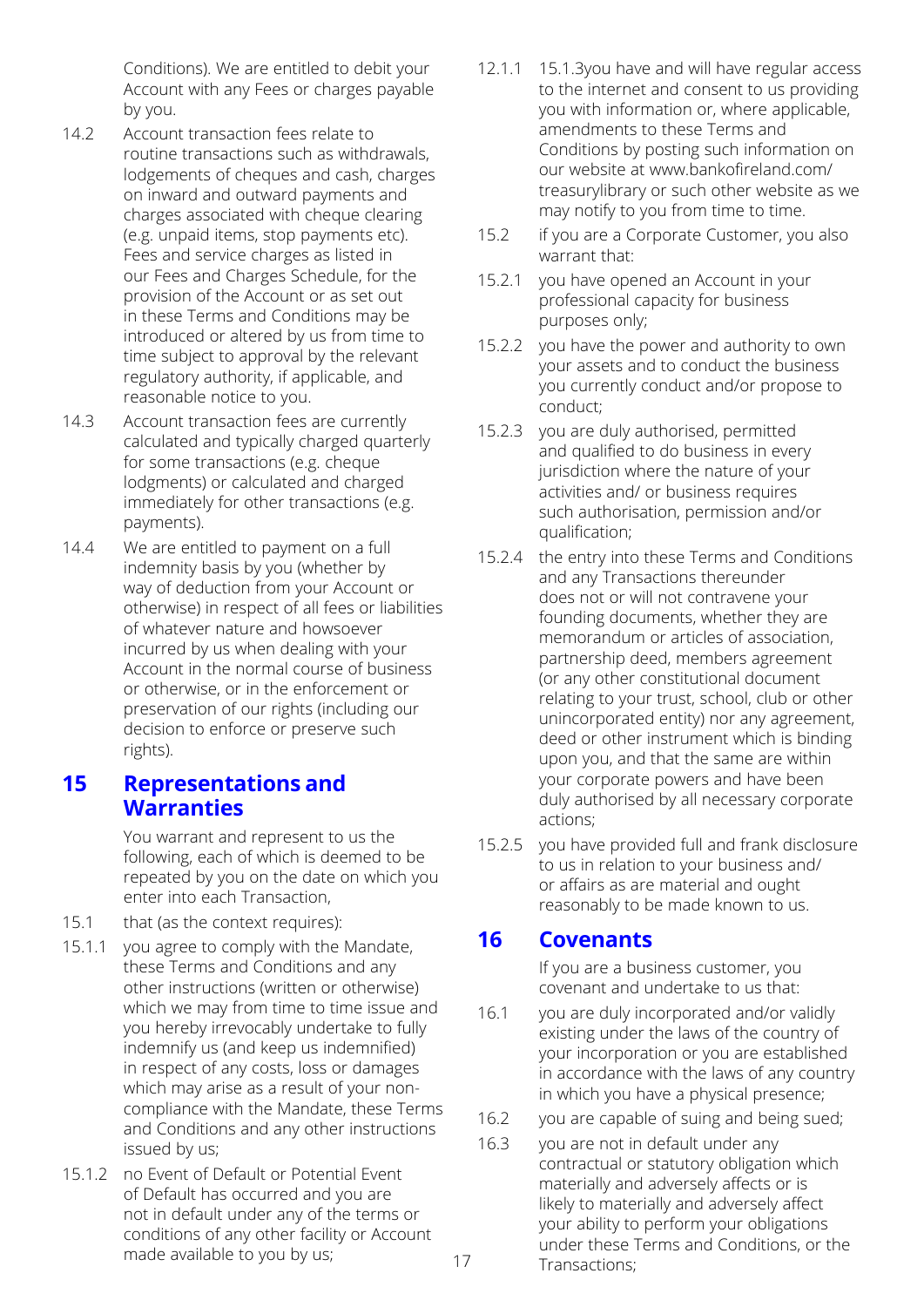- 16.4 there is no pending or, to your knowledge (after due and careful enquiry), threatened litigation, arbitration or administrative proceedings affecting you or your assets;
- 16.5 you will carry on your business in accordance with all applicable laws, including tax laws; and
- 16.6 you will provide to us your annual audited accounts and such other financial, statistical or trading information as we may require from time to time.
- 16.7 Unless you have notified us otherwise in writing, neither you nor any other entity within the group to which you may belong is a financial counterparty or an equivalent of a financial counterparty (as defined under EMIR) nor has taken, at the time at which an FX Contract is entered into, positions in agree to promptly notify us in writing if, at the time at which an FX Contract is entered into or any time thereafter, any such clearing threshold is exceeded in the manner specified under EMIR.

# **17 Restrictions on our liability to you**

- 17.1 We shall not be liable for any loss whatsoever if we are prevented from providing to you banking or other services by reason of war, acts of terrorism, insurrection, civil disorder, acts of God, fire, catastrophe, industrial disputes, acts or regulations of government, regulatory or supranational bodies or authorities or markets or the breakdown, failure or malfunction of any telecommunications or computer service or systems (including software) or the interruption of our business due to failure of power supplies, or any other consequence arising out of acts, events or circumstances not reasonably within our control or the control of our agents or sub-contractors.
- 17.2 We shall not be liable for any loss suffered by you (including consequential loss, loss of profit, loss of investment opportunity, loss of anticipated savings by you and howsoever occurring under or in connection with these Terms and Conditions) unless such loss (by which we mean direct loss only and not consequential loss, loss of profit, loss of investment opportunity, or loss of anticipated savings by you) is a reasonably foreseeable consequence or arises directly from our negligence, willful default or fraud.

17.3 Nothing in these Terms and Conditions will exclude or restrict any duty or liability we may have to you under general law which may not be excluded or restricted thereunder.

# **18 Confirmations and Statements**

- 18.1 A Confirmation will be sent by us to you in respect of each Account by post (or by such other method as we may select). Where applicable, a Confirmation will be sent by us to you in respect of each Transaction.
- 18.2 If requested, you will be provided with a Statement in relation to your Account, which will be sent to you by post (or by such other method as we may select).
- 18.3 Some Confirmations or Statements may be generated automatically and may not be signed on our behalf.
- 18.4 If you do not receive a Confirmation or a Statement, it shall not affect the efficacy, validity or enforceability of the relevant Account or Transaction.
- 18.5 Subject to clause 18.6, the Bank will provide or make available to you a Confirmation or a Statement setting out the following details in respect of all Transactions;
	- (a) A reference enabling you to identify each transaction;
	- (b) The amount of the transaction;
	- (c) The amount of any charges applied to the transaction;
	- (d) Where applicable, the exchange rate applied to the transaction;
	- (e) The debit or credit value date of the transaction.
- 18.6 You have the option to receive the transaction information set out in clause 18.5 as individual transaction receipts or in periodic statements which will be provided or made available free of charge at an agreed frequency, and at least monthly. You agree that we will provide Statements at an agreed frequency and you will notify us if you want to opt for a different frequency, or receive individual transaction receipts.

#### **18.7 Disputed or Unauthorised Transactions**

18.7.1 You agree to examine all such Confirmations or Statements and where your signature is required, to sign and return such Confirmations to us within ten (10) Business Days of the date of such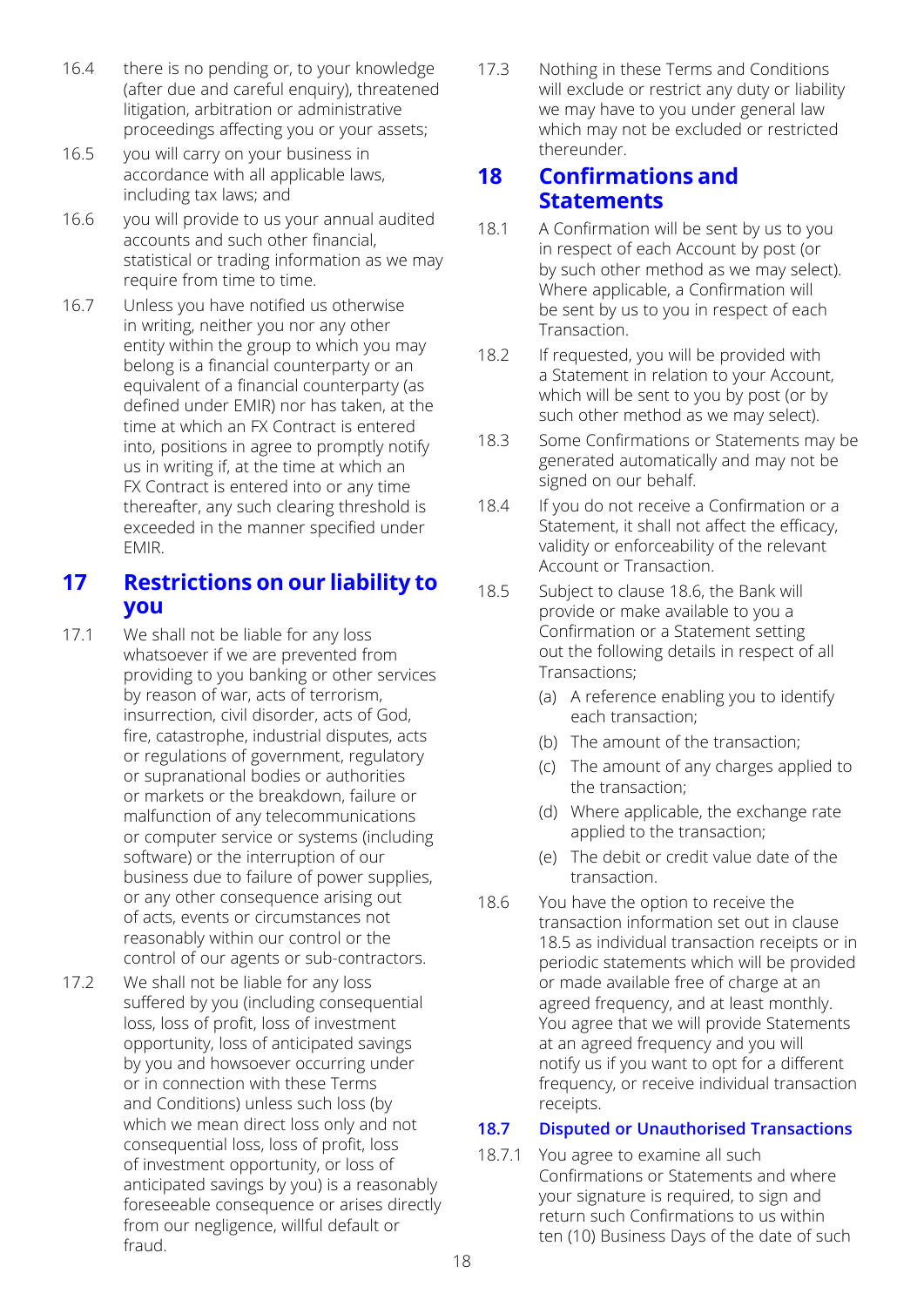Confirmations or, in relation to certain FX Contracts, within the earlier timeframe that may be specified in such Confirmation. You agree that unless you notify us of any errors contained in any such Confirmation or Statement within ten (10) Business Days of the date of such Confirmation or Statement, or, in relation to certain FX Contracts, within the earlier timeframe that may be specified in such Confirmation or Statement, you will be deemed conclusively to have accepted all the matters contained in all such Confirmations or Statements as being true and accurate in all respects. You must advise the Bank without undue delay, and no later than thirteen (13) months after the Transaction date, of any unauthorised or incorrectly executed Transactions. You may advise us free of charge via the Freephone number listed on our website www.bankofireland. ie. If you are a Corporate Customer, it shall be your responsibility to demonstrate to the satisfaction of the Bank that any such transaction was actually unauthorised or incorrectly executed.

- 18.7.2 In the event of an unauthorised Transaction out of the Account, the Bank will, subject to clauses 18.7.3 to 18.7.5 below, refund the amount of such unauthorised Transaction and will restore the Account to the state it would have been in but for the unauthorised Transaction. If it is subsequently determined that a refund or restoration was applied but the Transaction was authorised, the Bank will be entitled to reverse and recover any refund or restoration paid without any further reference to you.
- 18.7.3 Where you have effected a Transaction through a TPP which has not been executed or is defective, the Bank will refund the amount of such Transaction and will restore the Account to the state it would have been but for that Transaction.
- 18.7.4 Where such unauthorised Transactions have resulted from the loss, theft or misappropriation of any Payment Instrument you will be fully liable for any such unauthorised Transactions which occurred before such loss, theft or misappropriation was reported to the issuer of the Payment Instrument. If you are a Banking Customer, your liability in such circumstance will be limited to £35, unless the loss, theft or misappropriation of the relevant Payment Instrument was

undetectable to you, in which case you shall have no liability for any unauthorised Transactions.

- 18.7.5 It shall be your responsibility to demonstrate to the satisfaction of the Bank that any such Transaction was actually unauthorised or incorrectly executed, save if you are a Banking Customer in which circumstances it shall be the responsibility of the Bank to demonstrate that any such Transactions were authorised and correctly executed.
- 18.7.6 Where any such unauthorised Transactions arise as a result of any fraud or gross negligence on your part, you shall be liable for the full amount of such unauthorised Transactions.
- 18.7.7 In the event of any incorrectly executed Transaction resulting from the acts or omissions of the Bank, the Bank will refund the amount of such incorrectly executed Transaction and will restore the Account to the state it would have been in had the incorrectly executed Transaction not taken place. If you are a Banking Customer, the Bank must prove to you that the payment was received by the payee's service provider. Where we cannot do so, a refund will be made without undue delay. If you are a Corporate Customer, the Bank reserves the right to investigate any such Transaction to determine that it was incorrectly executed, and was not received by the payee's payment service provider, before making any refund.
- 18.7.8 Where any Transaction is not executed or is defected as a result of you providing information under clause 5.2 which was incorrect, the Bank shall have no liability to you in respect of such Transaction. The Bank will however make all reasonable efforts to recover the funds involved in such Transaction. The Bank may charge you a Fee in respect of all reasonable costs incurred in recovering the funds on your behalf.

# **19 Third Party Access**

19.1 Where you provide an Instruction via a TPP in accordance with clause 5.1, the Bank may be required to provide information on your Account to an authorised payment initiation service provider for the purpose of confirming whether your Account contains an amount necessary for the execution of the Transaction in question. You explicitly consent to the Bank providing such information.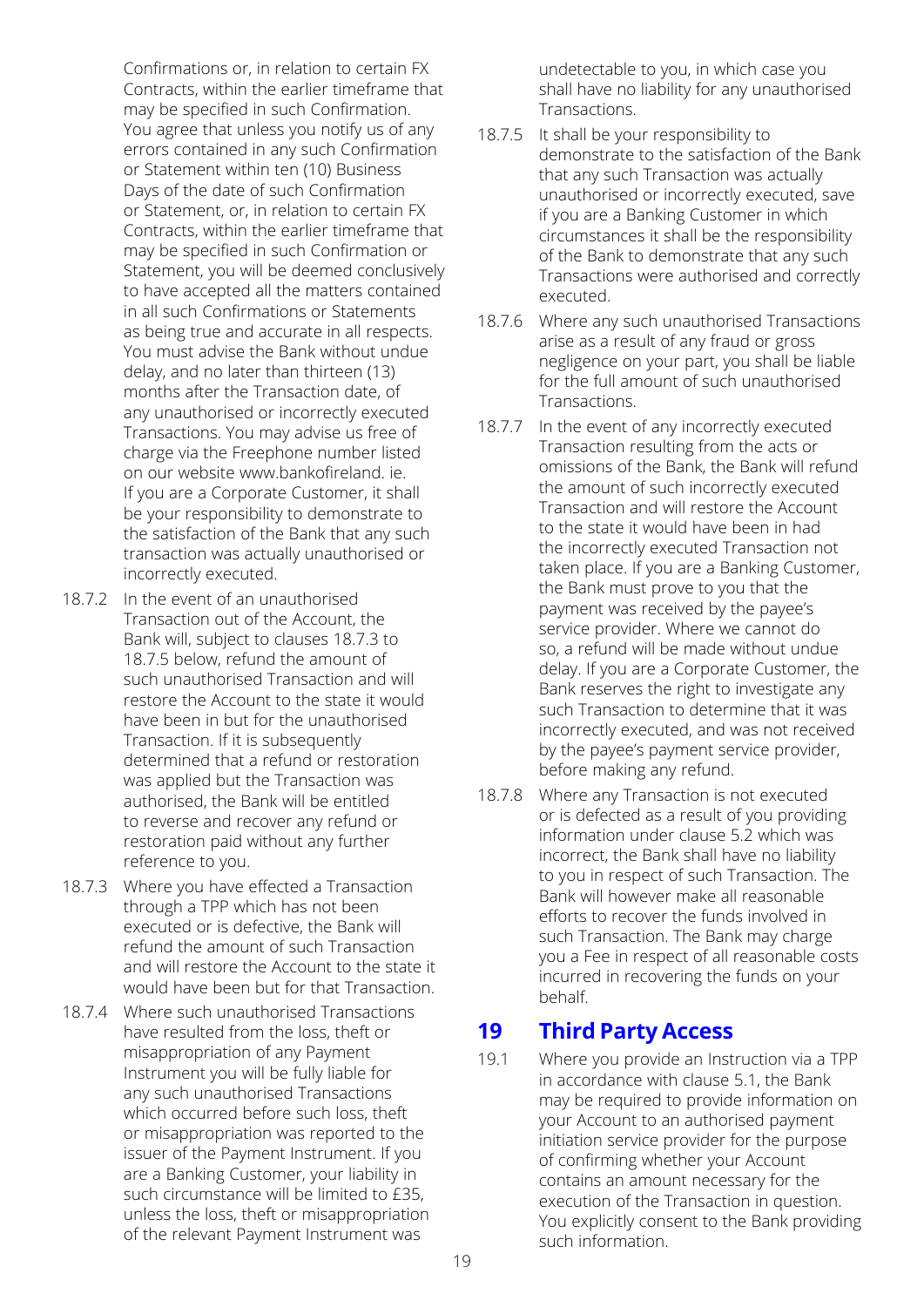- 19.2 Where you sign up with a TPP that provides you with account information services or payment initiation services, we may in our sole discretion allow such providers access to your Account.
- 19.3 Where a TPP is not authorised or registered in accordance with applicable law and regulations, we may refuse to allow such a TPP to access your Account. We may also refuse access where we know or suspect that access to your Account, or initiation of a Transaction in relation to your Account, by a TPP is, or would be, unauthorised or fraudulent.
- 19.4 Where we refuse access under clause 19.3, we will notify you of the reason for the refusal and may report such refusal to the Financial Conduct Authority in accordance with our obligations under the PSR. We will not be required to notify you under this clause 19.4 where doing so would comprise reasonably justified security reasons or would be unlawful.

# **20 Insolvency and winding up**

You agree that in the event that:

- 20.1 vou are made bankrupt or are unable to pay your debts as they fall due;
- 20.2 a resolution is passed for your voluntary winding up or to have a receiver, liquidator or examiner appointed to your business;
- 20.3 a petition is presented for your compulsory winding up; or
- 20.4 an administrator is appointed we may refuse to act on Instructions given by you or any other person to make payments from your Account(s) or to carry out any dispositions or transfers of any of your property or assets of any kind unless a court has given you the appropriate validation order and/ or established an account in your name into which receipts due to you may be credited.

# **21 Closing your Account/ Termination of these Terms and Conditions**

21.1 You may terminate these Terms and Conditions and close your Account at any time by written notice to us. Your Account will not be closed until you have completed all outstanding Transactions and paid any outstanding interest and Fees. Until such time as your Account is closed, these Terms and Conditions will apply.

- 21.2 We have the right to terminate these Terms and Conditions and close your Account within our absolute discretion for any reason with two months' notice.
- 21.3 In addition to the general right to terminate as set out above, and without any liability to you, we may terminate these Terms and Conditions and close your Account immediately or, at our discretion, may immediately block the use or operation of the Account in circumstances where;
	- (i) any of the events set out in clause 20 arise;
	- (ii) you fail to observe any of the Terms and Conditions that apply to the Account;
	- (iii) an Event of Default occurs;
	- (iv) you fail to repay money when due;
	- (v) the Bank is made aware of your death
	- (vi) you have failed security checks in a manner that the Bank deems unacceptable;
	- (vii) there is a reasonable suspicion of unauthorised or fraudulent activity on the Account; and/or
	- (viii) we are required to do so under applicable law or regulation.

In these circumstances, we will notify you as soon as possible of our actions or intended actions.

- 21.4 When we close your Account in accordance with clause 21.2 and/or clause 21.3, we will not be responsible for any loss or damages incurred, whether to you or to any other person by our so doing. Where applicable, we will, however, account to you for the principal sum in such account and any interest which may have accrued.
- 21.5 Where you terminate these Terms and Conditions in accordance with clause 21.1, we may charge you a Fee, save that we will not charge you a Fee where your Account has been opened with us for longer than six months.

# **22 Provision of Credit**

If you require us to provide to you a loan or any form of credit, please contact your branch/relationship manager.

# **23 Advertising**

We will ensure that all our advertising and promotional material is clear, fair, reasonable and not misleading.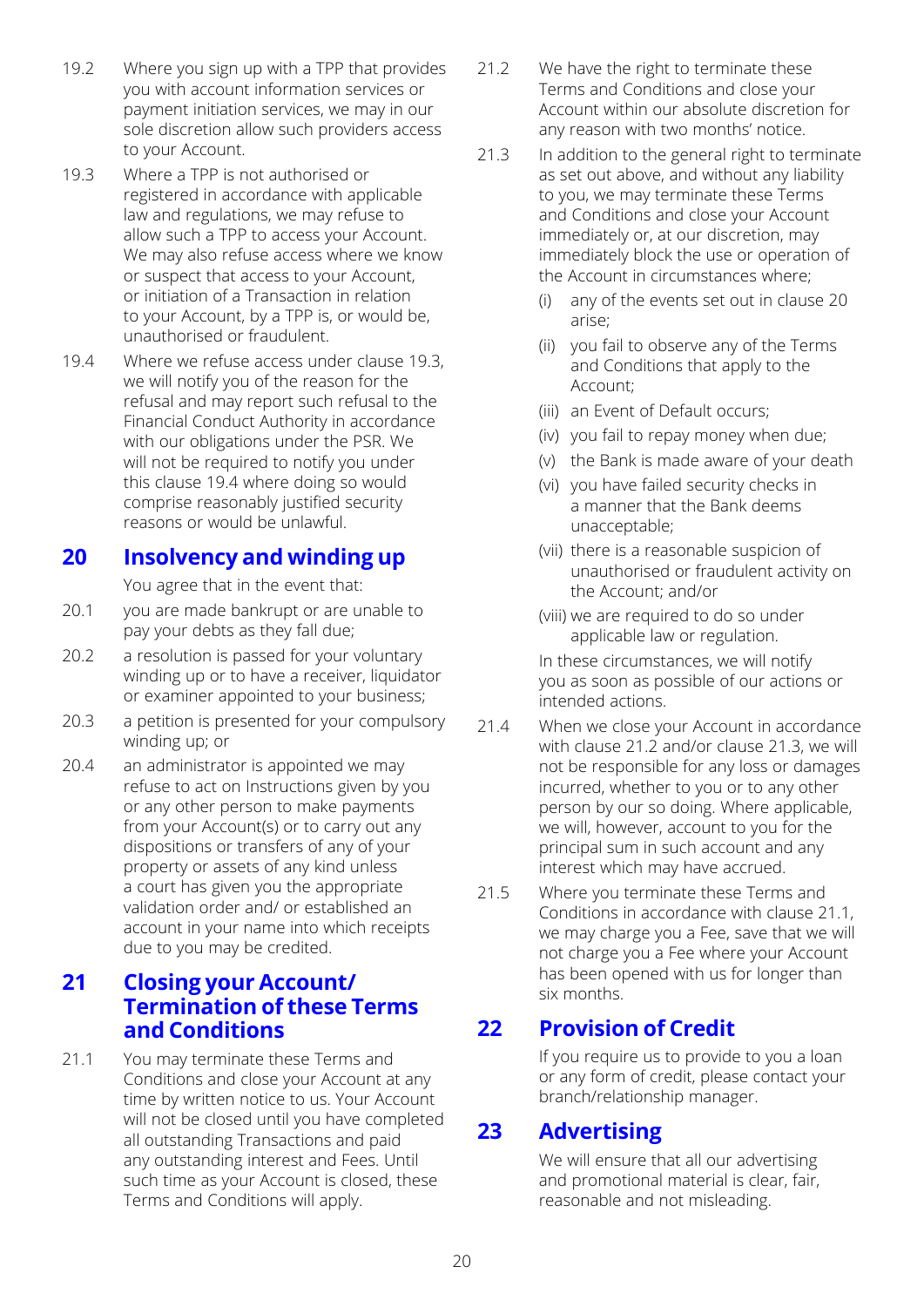# **24 Financial Services and Markets Act 2000**

None of the savings and investments which are governed by these Terms and Conditions are designated investments as defined by the Financial Services and Markets Act 2000 and the FCA Rules.

# **25 Regulation**

25.1 Bank of Ireland is authorised and regulated by the Central Bank of Ireland. Authorised by the Prudential Regulation Authority and with deemed variation of permission. Subject to regulation by the Financial Conduct Authority and limited regulation by the Prudential Regulation Authority. The nature and extent of consumer protections may differ from those for firms based in the UK. Details of the Temporary Permissions Regime, which allows EEA-based firms to operate in the UK for a limited period while seeking full authorisation, are available on the Financial Conduct Authority's website.

## **25.2 Complaints**

- 25.2.1 If you are not satisfied with any aspect of our service or products please contact our sales team directly. They will be pleased to help you and explain our complaints procedure in more detail. A copy of our customer dispute resolution, complaints and error handling procedures is available on request.
- 25.2.2 If you are not satisfied with the action being taken or the explanation provided, you can also refer your complaint in writing to: Head of Customer Services, Bank of Ireland Global Markets, P.O. Box 62969, Bow Bells House, 1 Bread Street, London EC4M 9BF. If we cannot resolve your complaint within five Business Days, we will respond to your complaint in writing or, if we hold an email address for you, you agree we may respond by email.

#### **25.3 Financial Ombudsman Service**

Bank of Ireland is a member of the Financial Ombudsman Service ("FOS"). FOS is available to settle certain complaints if they cannot be settled through our internal complaints procedures. You can contact FOS at South Quay Plaza, 183 Marsh Wall, Docklands, London, E14 9SR.

## **25.4 Dispute Resolution**

- 25.4.1 Where a dispute arises relating to the recognition of, or valuation of an FX Contract, or exchange of collateral (a "Dispute");
	- (a) once a Dispute has been identified,

21

and notified to us, the Bank will consult with you in good faith using any agreed process to resolve the Dispute in a timely manner.

- (b) where a Dispute has not been resolved within five (5) Business Days, the Bank will escalate the details of the Dispute internally to senior members of staff to assist in resolving the dispute.
- 25.4.2 The Bank will report to the competent authority under EMIR where a Dispute relates to an FX Contract, is for an amount or value higher than €15,000,000 and is outstanding for at least 15 Business Days.

#### **25.5 Financial Services Compensation Scheme**

We are subject to and have contributed to the Financial Services Compensation Scheme. Under this scheme, deposits and investments eligible for cover are deposits and investments denominated in any currency held at UK branches of credit institutions authorised in EEA. Certain types of deposits and investments may be excluded. For those that are eligible, the maximum amount of compensation payable to any depositor is 100% of the aggregate deposits and investments held by you with the Bank subject to a maximum compensation payment of £85,000 (if the firm failed after 1 April 2019Further information is available on www.fscs.org.uk.

# **26 Data Protection**

## **Personal Data**

When processing your personal data, we comply with our obligations under the applicable data protection legislation. The Bank's Data Privacy Notice sets out

- (i) the information we collect about you;
- (ii) how we use your information;
- (iii) who we share your information with;
- (iv) how you can control our use of your information and exercise your rights.

A copy of the Data Privacy Notice was provided to you. Please contact us, if you have not received it, so that we can issue you with another copy. It can also be found at www.bankofireland.com/privacy.

# **27 Customer confidentiality**

27.1 Your relationship with us is a confidential matter (even when you no longer deal with us). We will not reveal your name and address or details about your Account to anyone, other than in the following exceptional cases: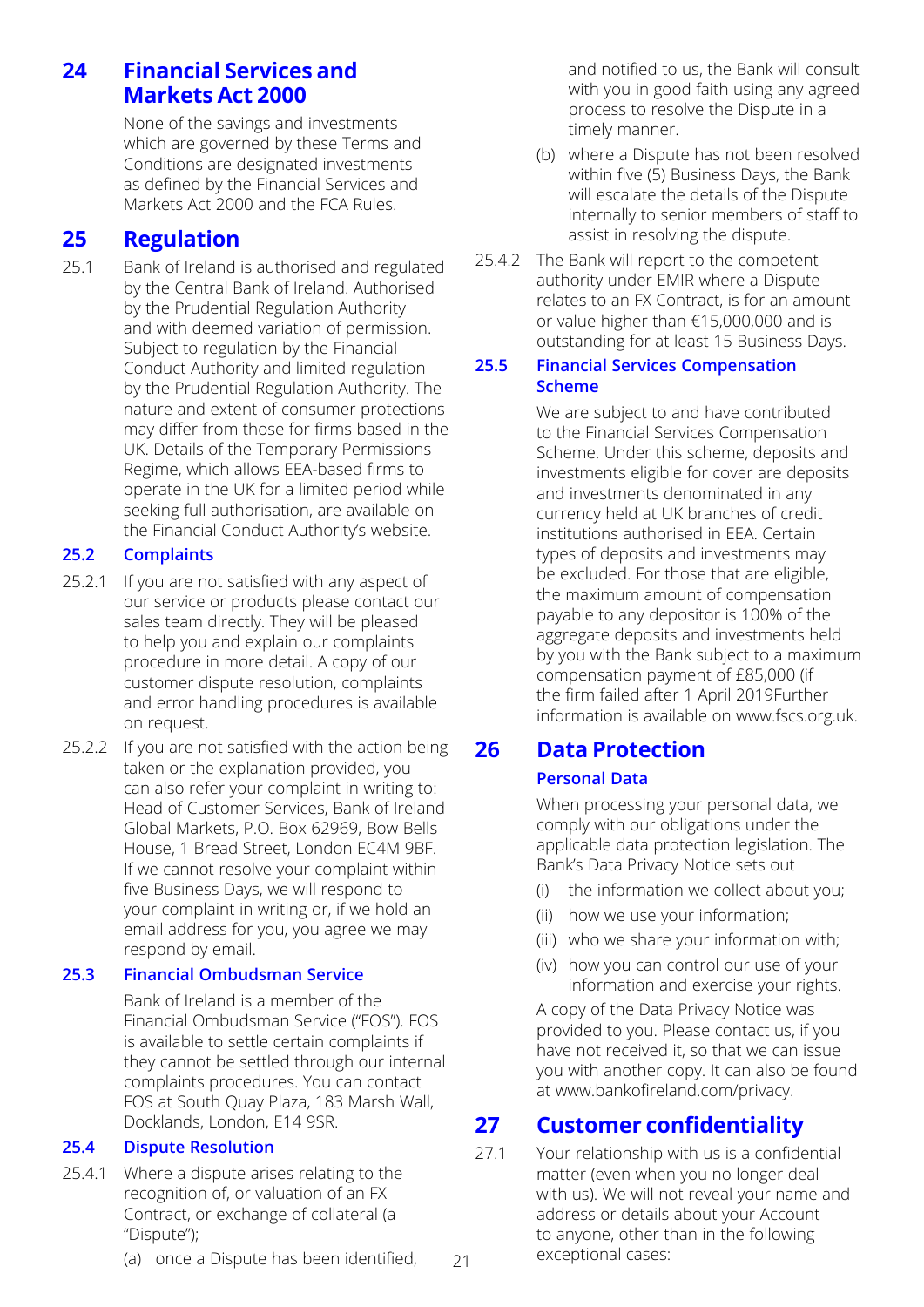- (i) if we have to give the information by law or regulation;
- (ii) if disclosure is required in the public interest;
- (iii) where our interests require disclosure; and
- (iv) where the disclosure is made with your express or implied consent.
- 27.2 If, in the course of carrying out a Transaction on your behalf, we receive a request from another financial services institution to verify your identity for money laundering prevention purposes, we will provide this information.
- 27.3 For your security and to improve our service to you, all telephone calls may be recorded and may be monitored for regulatory, training and verification purposes. Our voice records will be accepted by you as conclusive evidence of Instructions, orders or conversations recorded. Our recordings shall be and remain our sole property. Such recordings may be used as evidence in any proceedings involving us or the Group.

# **28 General**

# **28.1 Notices**

- 28.1.1 Any notice to be given or served under these Terms and Conditions, or under any Transactions, shall be given or notified in writing and shall be posted or delivered or sent by fax or email, or by posting information on our relevant website. Any notice given by post will be deemed to be given five (5) Business Days after it has been sent by post. Any notice given by fax or electronic transmission will be deemed given upon delivery, fax or transmission (including posting on the relevant website) and in the case of an advertisement in a newspaper on the day the newspaper is published.
- 28.1.2 The address for correspondence is: Bank of Ireland Global Markets, P.O. Box 62969, Bow Bells House, 1 Bread Street, London EC4M 9BF.

## **28.2 Waiver**

If we do not enforce, or if we delay in enforcing or exercising, any of our rights, powers or remedies under these Terms and Conditions or any Transaction, this will not stop us from enforcing any such right, power or remedy at a later date.

## **28.3 Indemnity**

You shall hold the Bank harmless from any

loss or damage suffered by any person as a result of your breach of any of these Terms and Conditions.

## **28.4 Severability**

If any part of these Terms and Conditions or any Transaction should be invalid, unlawful or unenforceable for any reason, that part will be severed from the remainder, which will continue to apply.

## **28.5 Third party rights**

A person who is not a party to these Terms and Conditions has no right under the Contracts (Rights of Third Parties) Act 1999 to enforce any of these Terms and Conditions.

## **28.6 Assignment**

- 28.6.1 We may assign, novate, transfer or otherwise dispose of our rights and benefits under these Terms and Conditions or any Transaction at any time and without notice to you. You shall enter into all documentation specified by us to be necessary or desirable to give effect to such assignment, novation or transfer at our expense.
- 28.6.2 You shall not assign or transfer or purport to assign/transfer any of your rights or obligations under these Terms and Conditions, or for the avoidance of doubt, under any of the Transactions.

## **28.7 Entire agreement**

These Terms and Conditions (and other documents we have referred to in them), as we may vary them from time to time, represent your entire agreement with us for the purposes of, and in relation to, the Products set out in clause 3.1.

## **28.8 Jurisdiction and governing law**

These Terms and Conditions are governed by and shall be construed in accordance with the laws of England and Wales and we shall be entitled to take proceedings (including for provisional and/or protective relief) in any competent jurisdiction. You irrevocably and unconditionally agree to submit to the jurisdiction of the English courts, which are to have jurisdiction to settle any disputes which may arise out of or in connection with the validity, effect, interpretation or performance of these Terms and Conditions and you similarly irrevocably and unconditionally waive any objection to any claim that any suit, action or proceeding has been brought in an inconvenient jurisdiction.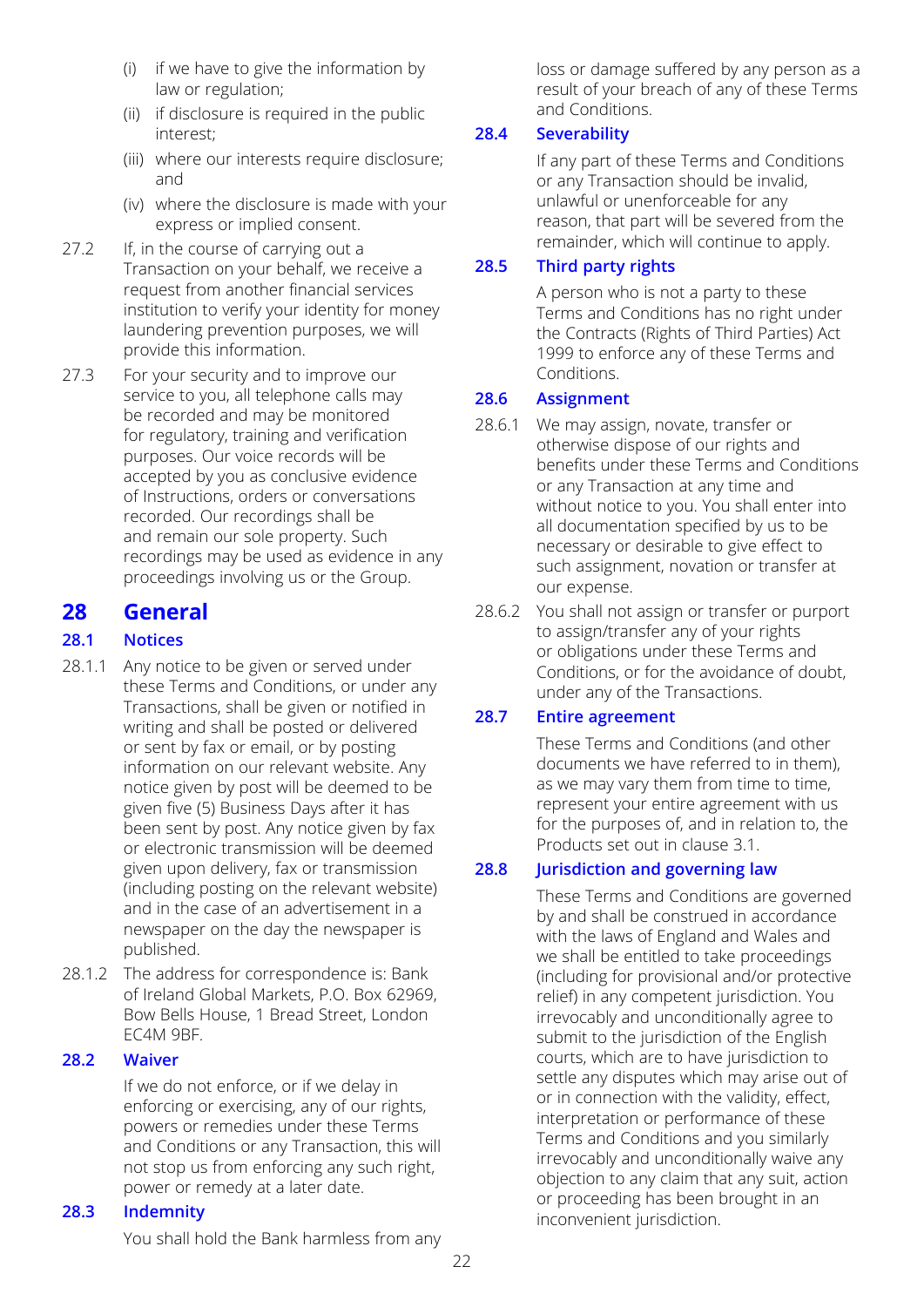# **Schedule 1**

# **Events of Default**

Each of the following events shall be an Event of Default:

- **1** You fail to pay in the required manner any sum due to us under these Terms and Conditions or in connection with any Transaction or Investment Business Transaction;
- **2** You fail to observe or perform any other obligations which you owe to us or you are otherwise in breach or default of any term or provision of these Terms and Conditions or of any Transaction or Investment Business Transaction;
- **3** Any representation or warranty contained in these Terms and Conditions or any Transaction or Investment Business Transaction or any documentation to be provided to us by you or on your behalf is inaccurate or misleading in any respect;
- **4** Any indebtedness in respect of money you have borrowed from us, or any member of the Group, in an amount greater than £10,000 Sterling becomes payable or capable of being declared payable before its stated maturity;
- **5** You, being a company, are (or admit you are) unable to pay your debts as they fall due within the meaning of section 123 of the Insolvency Act 1986, or you being an individual are (or admit you are) unable to pay your debts as they fall due within the meaning of section 268 of the Insolvency Act 1986;
- **6** An order is made or a petition is presented or a meeting is convened for the purpose of considering a resolution or a resolution is passed for your winding-up, liquidation, bankruptcy or dissolution or the appointment of an administrator or an examiner is made;
- **7** A receiver is appointed in respect of which you are subject or any part of your undertaking, assets, rights or revenues or your directors request any person to make such appointment;
- **8** An encumbrancer takes possession of, or a distress, execution, sequestration or other process is levied or enforced upon you, your undertaking or your assets, rights or revenues;
- **9** You stop or suspend payment of your debts or you propose to enter into any composition, scheme, compromise or

arrangement with or for the benefit of your creditors generally or any class of them;

- **10** Any security (or any part of it) given under or in respect of these Terms and Conditions, or in respect of any Transaction is not or will no longer be a valid, enforceable, effective and continuing security or we receive legal advice to that effect; and/or
- **11** Your insolvency or inability or the insolvency or inability of any other person, corporation or entity now or hereafter liable, absolutely or contingently for the payment of your obligations under the Transactions ("Other Liable Party"), to pay your debts as they mature, or the appointment of a receiver, trustee, administrator, custodian or other fiduciary for, or for any property of, or an assignment for the benefit of creditors by, or the making of or entering into a trust mortgage or deed or other instrument of similar import for the benefit of creditors by you or any Other Liable Party, or the convening of a meeting of the creditors, or the selection of a committee representing the creditors or any Other Liable Party.
- 12 Being an individual, if you are adjudicated a bankrupt, or become incapacitated as a result of which you can no longer make an informed decision (or communicate such a decision to us) in relation to your financial affairs.

# **Schedule 2**

Forward Foreign Exchange Contracts – Transaction Reporting Exemption

A forward foreign exchange transaction is exempted from the transaction reporting obligation where it is a means of payment that:

- (i) must be settled physically otherwise than by reason of a default or other termination events;
- (ii) is entered into by at least a person which is not a financial counterparty within the meaning of Article 2(8) of EMIR;
- (iii) is entered into in order to facilitate payment for identifiable goods, services or direct investment; and
- (iv) is not traded on a trading venue.